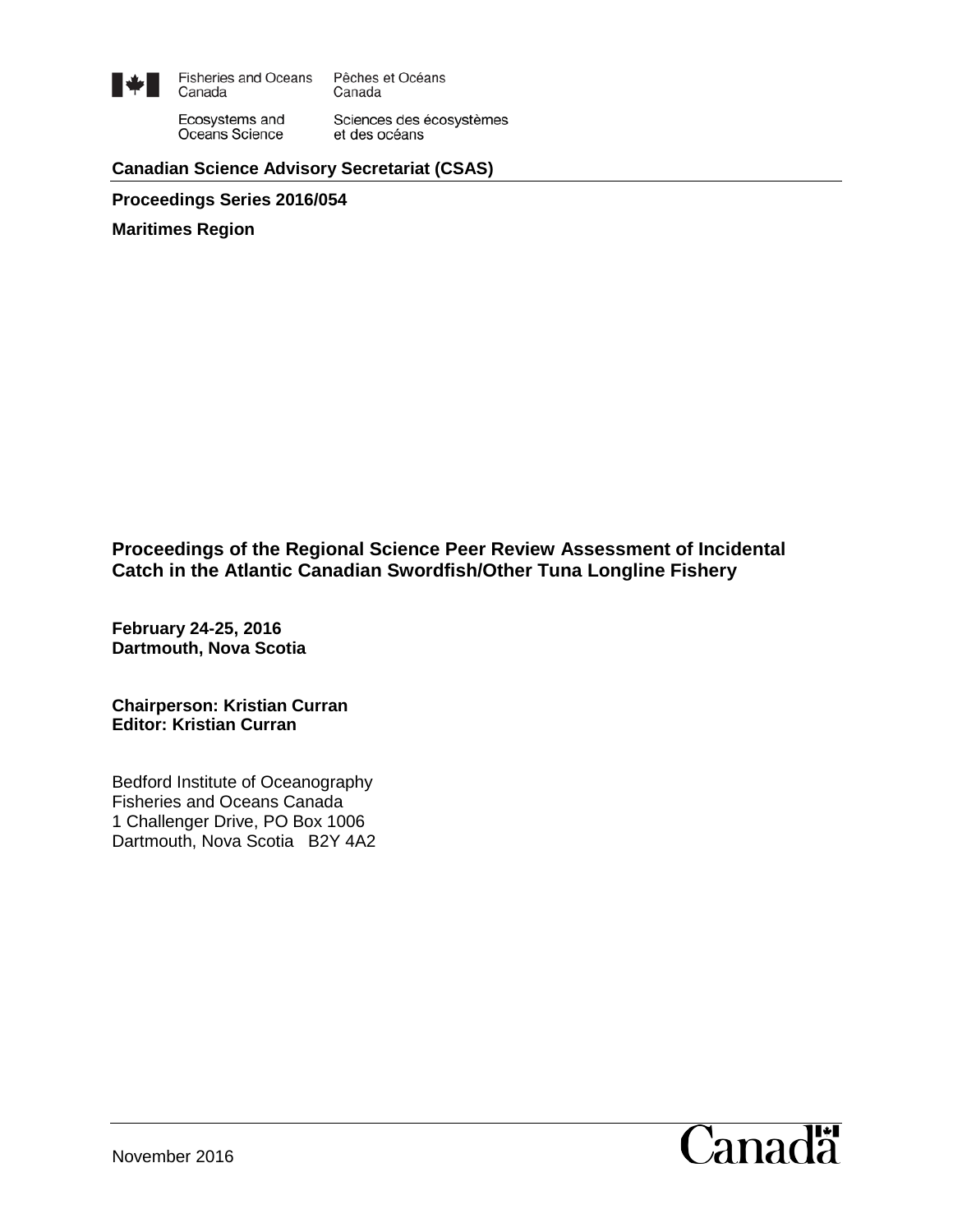#### **Foreword**

The purpose of these Proceedings is to document the activities and key discussions of the meeting. The Proceedings may include research recommendations, uncertainties, and the rationale for decisions made during the meeting. Proceedings may also document when data, analyses or interpretations were reviewed and rejected on scientific grounds, including the reason(s) for rejection. As such, interpretations and opinions presented in this report individually may be factually incorrect or misleading, but are included to record as faithfully as possible what was considered at the meeting. No statements are to be taken as reflecting the conclusions of the meeting unless they are clearly identified as such. Moreover, further review may result in a change of conclusions where additional information was identified as relevant to the topics being considered, but not available in the timeframe of the meeting. In the rare case when there are formal dissenting views, these are also archived as Annexes to the Proceedings.

#### **Published by:**

Fisheries and Oceans Canada Canadian Science Advisory Secretariat 200 Kent Street Ottawa ON K1A 0E6

<http://www.dfo-mpo.gc.ca/csas-sccs/> [csas-sccs@dfo-mpo.gc.ca](mailto:csas-sccs@dfo-mpo.gc.ca)



© Her Majesty the Queen in Right of Canada, 2016 ISSN 1701-1280

#### **Correct citation for this publication:**

DFO. 2016. Proceedings of the Regional Science Peer Review Assessment of Incidental Catch in the Atlantic Canadian Swordfish/Other Tuna Longline Fishery; February 24-25, 2016. DFO Can. Sci. Advis. Sec. Proceed. Ser. 2016/054.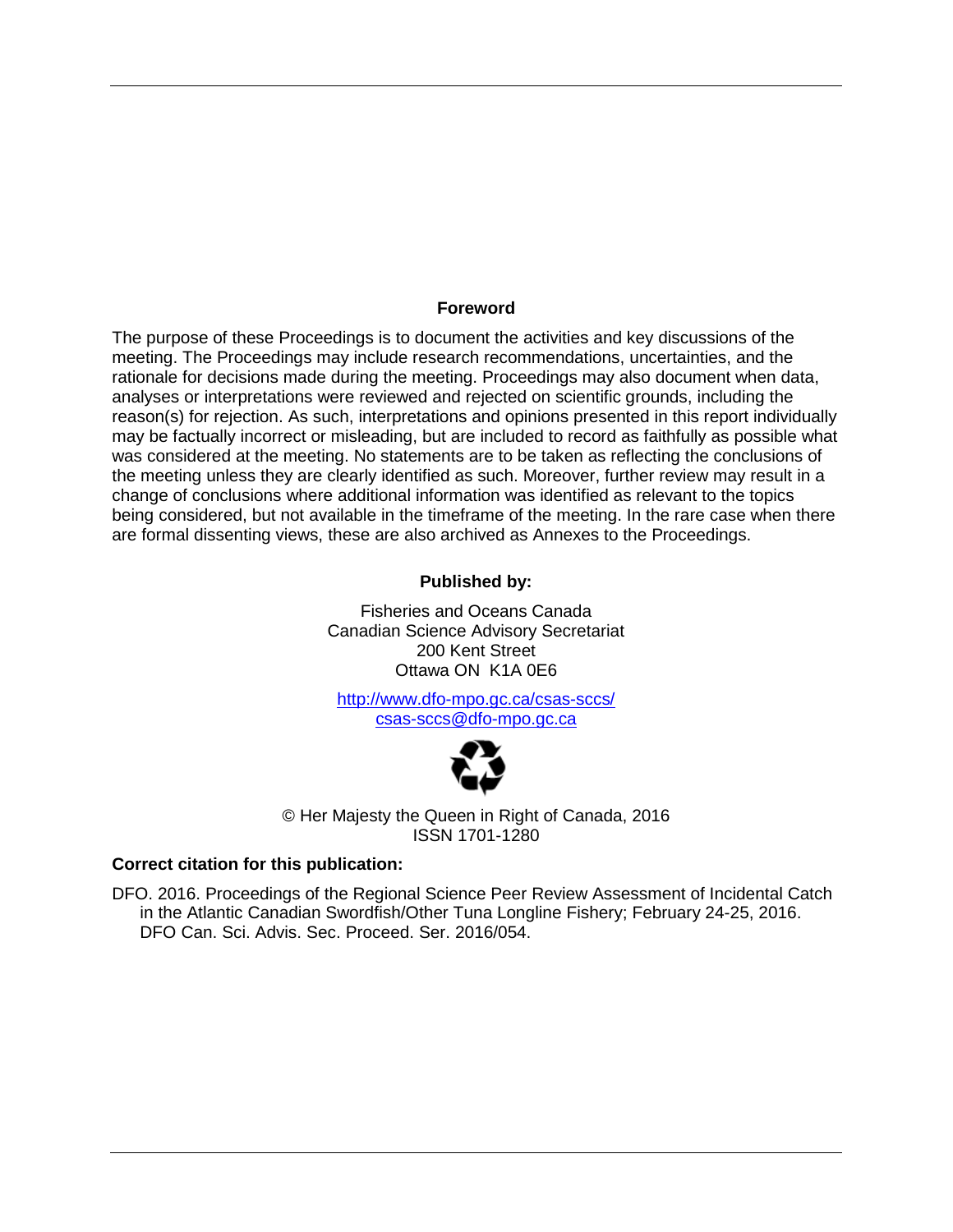# **TABLE OF CONTENTS**

| Presentation: Levels of Observer Coverage Needed to Estimate Discards  1            |     |
|-------------------------------------------------------------------------------------|-----|
| Presentation: Evaluating the Effects of Small Sample Sizes and Count Distribution 3 |     |
|                                                                                     |     |
| Presentation: Assessing the Spatial Patterns of Species Relative to the Fishery 5   |     |
|                                                                                     |     |
|                                                                                     |     |
|                                                                                     |     |
|                                                                                     |     |
|                                                                                     |     |
|                                                                                     |     |
|                                                                                     |     |
|                                                                                     |     |
|                                                                                     |     |
|                                                                                     |     |
|                                                                                     |     |
|                                                                                     |     |
|                                                                                     |     |
|                                                                                     |     |
| REVIEWER: HUGUES BENOÎT.                                                            | .12 |
|                                                                                     |     |
|                                                                                     |     |
|                                                                                     |     |
|                                                                                     |     |
|                                                                                     |     |
|                                                                                     |     |
|                                                                                     |     |
|                                                                                     |     |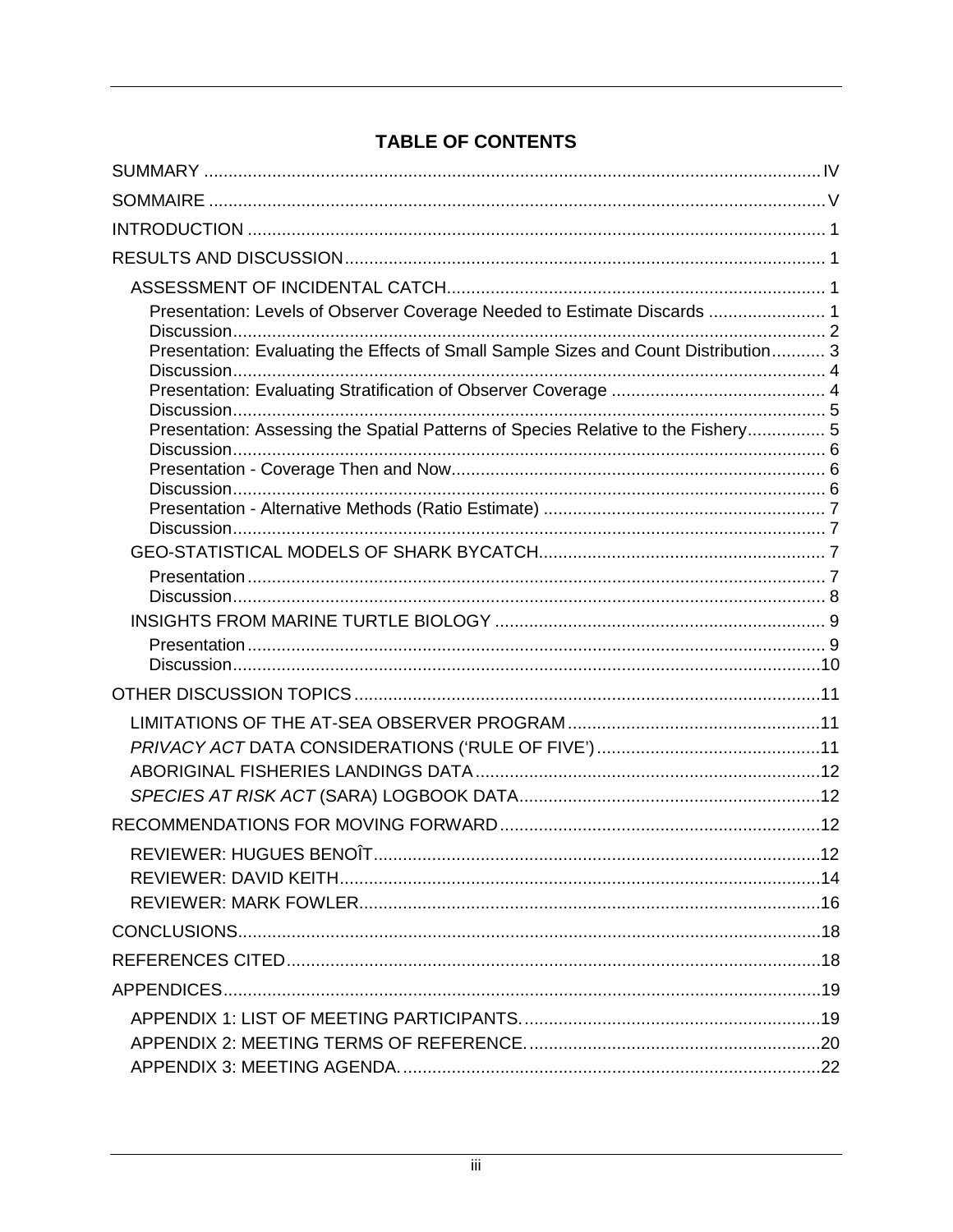### **SUMMARY**

<span id="page-3-0"></span>Incidental bycatch and discarding of non-targeted species occur in many fisheries. An objective of sustainable fisheries management is to manage discard mortality for targeted species and to control the incidental mortality for non-targeted species. Fisheries and Oceans Canada (DFO), Maritimes Region, has undertaken research to evaluate incidental catch in the Atlantic Canadian Swordfish/Other Tuna longline fishery, with a focus on seven species: Bluefin Tuna, Porbeagle, Shortfin Mako, Blue Shark, Loggerhead Turtle, Leatherback Turtle, and undersized Swordfish. As part of the Regional Science Peer Review process, a meeting was held on February 24-25, 2016, at the Bedford Institute of Oceanography in Dartmouth, Nova Scotia, to review an assessment of incidental catch in the Atlantic Canadian Swordfish/Other Tuna longline fishery. The meeting was follow-up to a meeting previously held on this topic in July 2011 entitled 'Incidental Catch in Canadian Large Pelagic Fisheries'. To guide discussion, one Working Paper was provided to meeting participants in advance of the meeting date on February 17, 2016.

Peer reviewers felt that the Working Paper was not of sufficient detail to fully understand the methods used in analysis. In addition, the analysis was not as extensive as it could have been, and it was recognized that the Terms of Reference for the meeting were too broad in scope relative to the available resources. As a result, the reviewers did not feel that a Science Advisory Report or Research Document could be completed for publication at this time. The reviewers and meeting participants provided comments on the science findings, and reviewers provided recommendations for additional analysis that could be pursued as next steps to advancing this research. All participants agreed that without sufficient observer coverage levels, both spatially and throughout the fishing season (i.e., high enough to observe/define spatiotemporal components of the fishery), it is difficult to reasonably account for spatial and temporal components/variation in the fishery with respect to incidental catch. Further, it was agreed that continuation of this research in a timely manner was viewed as a priority for the Department to pursue. The meeting Chair noted that this message would be communicated to senior science managers for consideration within the 2016-2017 science work plan (there was no resolution by the end of the meeting about if, how, or when this research may be completed).

Sincere efforts were made in the science peer review process to acknowledge and address all comments and concerns raised by meeting participants provided they were appropriate and within the confines of acceptable peer review practice. This Proceedings document constitutes a record of meeting discussions, recommendations, and conclusions.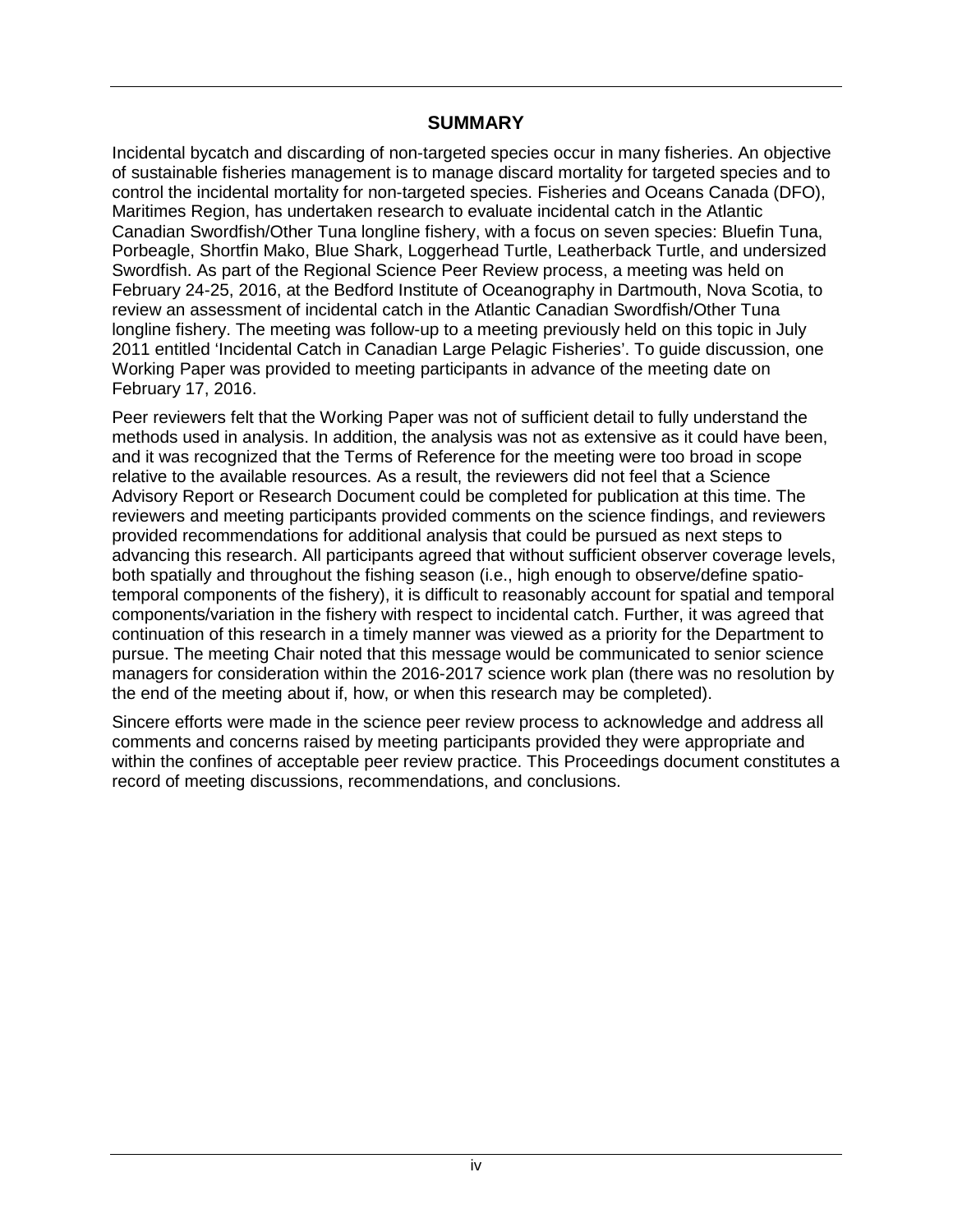## **Compte rendu de la réunion régionale sur l'évaluation scientifique par les pairs des prises accessoires d'espadon et d'autres thons dans le cadre de la pêche à la palangre dans les eaux canadiennes de l'Atlantique**

## **SOMMAIRE**

<span id="page-4-0"></span>Des captures accessoires et des rejets d'espèces non ciblées se produisent dans de nombreuses pêches. Un objectif de la gestion durable des pêches consiste à gérer la mortalité due aux rejets des espèces ciblées et à contrôler la mortalité accidentelle des espèces non ciblées. La Région des Maritimes du ministère des Pêches et des Océans (MPO) a entrepris des travaux de recherche pour évaluer les prises accessoires d'espadon et d'autres thons dans le cadre de la pêche à la palangre dans les eaux canadiennes de l'Atlantique. Les travaux portaient principalement sur sept espèces : thon rouge, maraîche, requin-taupe bleu, requin bleu, tortue caouanne, tortue luth et espadon de taille non réglementaire. Dans le cadre du processus d'examen régional par les pairs, une réunion a eu lieu les 24 et 25 février 2016 à l'Institut océanographique de Bedford, à Dartmouth, en Nouvelle-Écosse, afin d'évaluer les prises accessoires d'espadon et d'autres thons dans le cadre de la pêche à la palangre dans les eaux canadiennes de l'Atlantique. Cette réunion donne suite à une réunion tenue précédemment sur ce sujet en juillet 2011 intitulée « Captures accessoires dans les pêches canadiennes de grands poissons pélagiques ». Afin de guider les discussions, un document de travail a été distribué aux participants de la réunion le 17 février 2016, avant la tenue de la réunion.

Les pairs examinateurs sont d'avis que le document de travail n'est pas suffisamment détaillé pour bien comprendre les méthodes utilisées dans l'analyse. De plus, l'analyse n'est pas aussi étendue qu'elle aurait pu l'être, et on reconnaît que la portée du cadre de référence de la réunion est trop vaste par rapport aux ressources disponibles. Par conséquent, les examinateurs n'ont pas l'impression qu'un avis scientifique ou un document de recherche peut être terminé aux fins de publication pour le moment. Les examinateurs et les participants de la réunion fournissent des commentaires sur les résultats scientifiques, et les examinateurs formulent des recommandations aux fins d'analyse approfondie qui pourraient être envisagées comme prochaines étapes pour faire avancer cette recherche. Tous les participants conviennent que sans niveau suffisant de présence d'observateurs en mer, sur le plan spatial et tout au long de la saison de pêche (c.-à-d., suffisamment élevé pour observer ou définir les composantes spatio-temporelles de la pêche), il est difficile d'estimer raisonnablement les composantes et les variations spatiales et temporelles de la pêche en ce qui concerne les prises accidentelles. De plus, on convient que la poursuite de cette recherche en temps opportun est considérée comme une priorité pour le Ministère. Le président de la réunion indique que ce message devrait être communiqué aux cadres supérieurs du Secteur des sciences aux fins de prise en compte dans le plan de travail scientifique 2016-2017 (aucune résolution n'a été obtenue à la fin de la réunion quant à la façon de mener la recherche, le moment où elle sera terminée ou si elle sera même effectuée).

Des efforts sincères ont été déployés dans le cadre du présent processus d'examen scientifique par les pairs pour prendre connaissance de tous les commentaires et préoccupations soulevés par les participants et pour en tenir compte, à la condition qu'ils aient été appropriés et dans les limites d'une pratique d'examen par les pairs acceptable. Le présent document est un compte rendu des discussions, des recommandations et des conclusions de la réunion.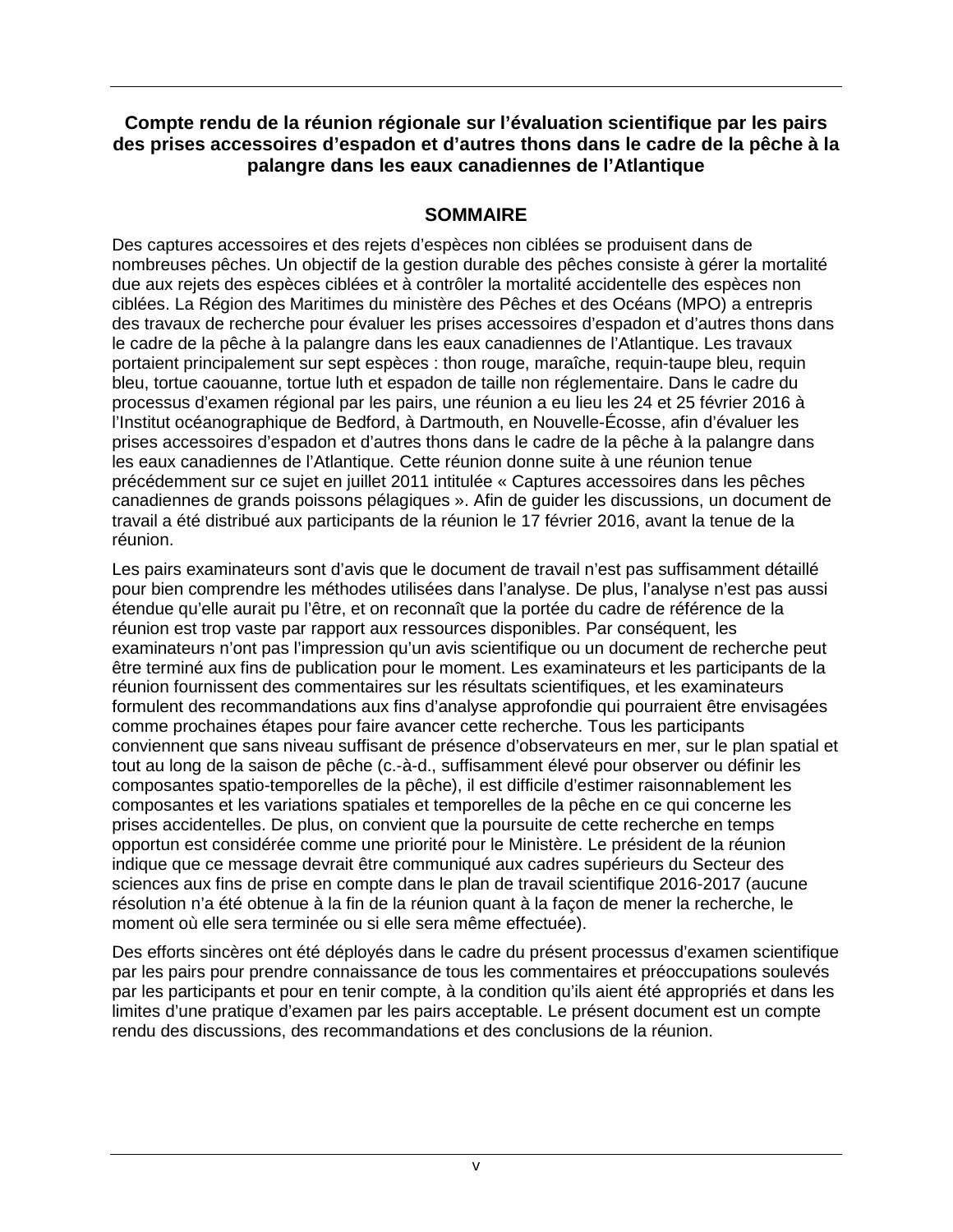## **INTRODUCTION**

<span id="page-5-0"></span>Incidental bycatch and discarding of non-targeted species occurs in many fisheries. An objective of sustainable fisheries management is to manage discard mortality for targeted species and to control the incidental mortality for non-targeted species. In the context of the longline fishery for Swordfish and Other Tunas (Bigeye Tuna, Yellowfin Tuna, and Albacore), this requires a comprehensive plan for monitoring fishing activity, measuring discard mortality, and establishing suitable reference points that indicate when mortality has reached an unacceptable level. Fisheries and Oceans Canada (DFO), Maritimes Region, has undertaken research to evaluate incidental catch in the Atlantic Canadian Swordfish/Other Tuna longline fishery, with a focus on seven species: Bluefin Tuna, Porbeagle, Shortfin Mako, Blue Shark, Loggerhead Turtle, Leatherback Turtle, and undersized Swordfish. As part of the Regional Science Peer Review process, a meeting was held on February 24-25, 2016, at the Bedford Institute of Oceanography in Dartmouth, Nova Scotia, to review an assessment of incidental catch in the Atlantic Canadian Swordfish/Other Tuna longline fishery.

The meeting was a follow-up to a meeting previously held on this topic in July 2011 entitled 'Incidental Catch in Canadian Large Pelagic Fisheries' (DFO 2011a). The meeting Chairperson, Mr. Kristian Curran, introduced himself, followed by an introduction of meeting participants (Appendix 1). The Chair thanked meeting participants for attending the DFO Regional Peer Review Process. The Chair provided a brief overview of the Canadian Science Advisory Secretariat (CSAS) peer review process and invited participants to review the meeting Terms of Reference (Appendix 2) and Agenda (Appendix 3). To guide discussion, one Working Paper was provided to meeting participants in advance of the meeting date on February 17, 2016. The meeting Chair noted that the meeting Working Paper and Background Papers were distributed for purposes of meeting discussion, and are not to be used in any other forum, distributed, or cited. This Proceedings document constitutes a record of meeting discussions, recommendations, and conclusions.

# **RESULTS AND DISCUSSION**

# <span id="page-5-2"></span><span id="page-5-1"></span>**ASSESSMENT OF INCIDENTAL CATCH**

Title: Assessment of Incidental Catch in the Atlantic Canadian Swordfish/Other Tuna Longline Fishery

Science Lead: A. Hanke Rapporteur: K. Curran

## <span id="page-5-3"></span>**Presentation: Levels of Observer Coverage Needed to Estimate Discards**

For purposes of the science analysis that was presented, the Science Lead noted that Terms of Reference #1 was to be interpreted as "document factors associated with discarding **dead discards** of the target species and provide estimates of juvenile Swordfish discards" (note: there was a discussion on this interpretation, with several meeting participants noting that they felt the Terms of Reference #1 was clear as drafted in it was referring to **all** discards and not just dead discards). The Science Lead indicated that the science questions to be addressed in the presentation included:

- 1. are changes in dead discard amounts statistically and biologically significant?;
- 2. what level of biological change do we wish to detect?; and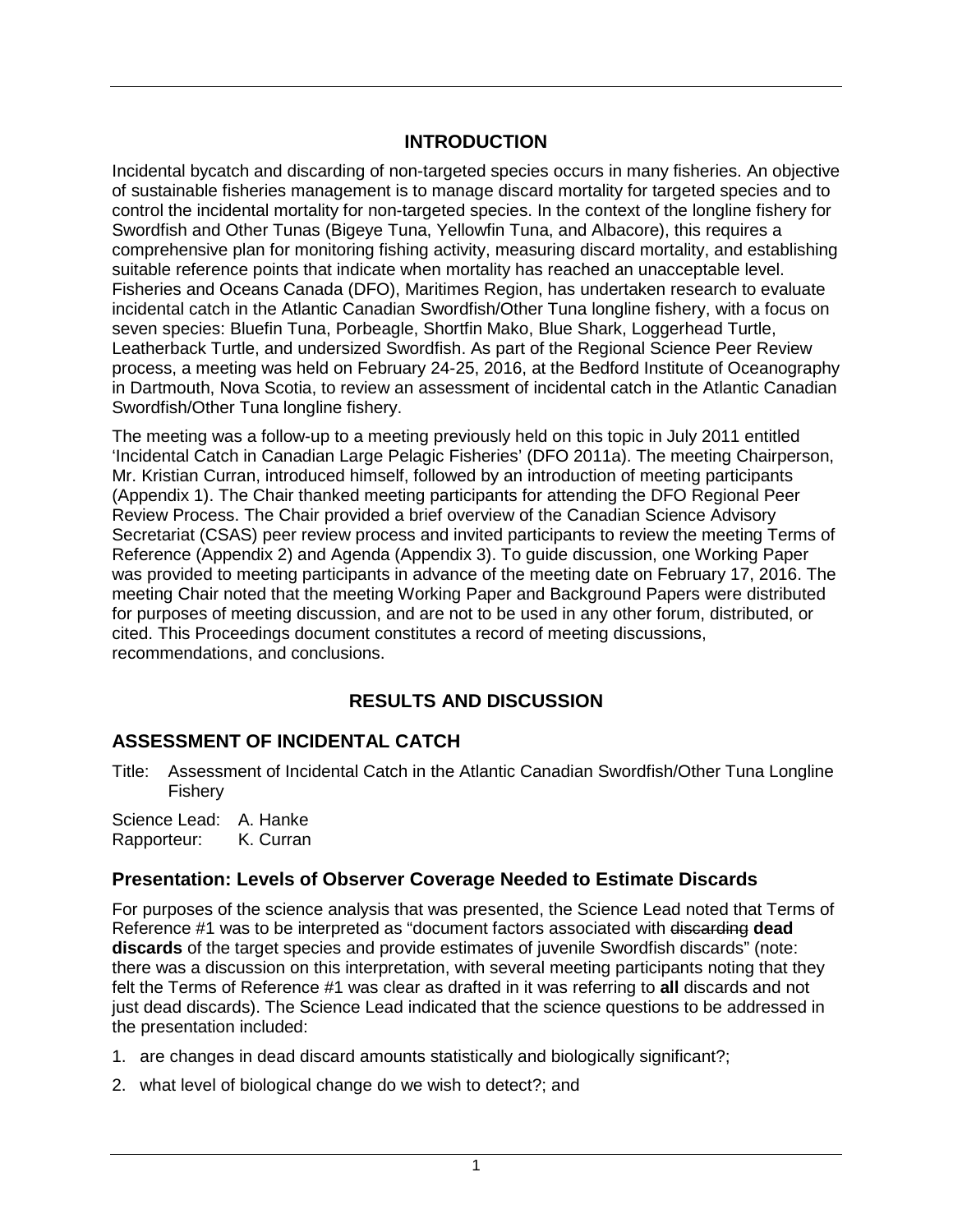3. what level of observer coverage is required to detect this change?

The method used to estimate detectable change in dead discards (from 0-200%) versus a range of observer coverage (from 0-100%) was then presented, with individual rating curves per year (from 2002-2010) presented for Bluefin Tuna, Porbeagle, Shortfin Mako, Leatherback Turtle, Loggerhead Turtle, and undersized Swordfish. It was noted that differences in the various rating curves were attributed to species distribution relative to fishing, as well as the amount of observer coverage per year.

The Science Lead reviewed an approach to characterize dead discards in context of the species stock level, in order to identify what level of observer coverage might be considered acceptable. It was noted that stock status is typically assessed by evaluating its relationship to the biomass at Maximum Sustainable Yield (MSY) and Fishing Mortality (F) at MSY. In doing this, one can determine the difference in biomass of a stock at its current level and at a point where the mortality rate is equal to  $F_{MSY}$ . This biomass can then be compared to the biomass removed from the stock due to dead discards. Through use of a Kobe matrix, a method to estimate the observer coverage level to detect dead discards was then presented. Criteria that might be considered in deciding upon an appropriate level of coverage were then reviewed (e.g., impact of other fisheries on the species, need for a buffer, status of species, etc.). The Science Lead concluded that it is difficult to establish a level of observer coverage without having a dead discard management objective identified for the stock.

## <span id="page-6-0"></span>**Discussion**

A peer reviewer noted that the approach used to characterize the dead discards in the context of the species stock level was not in the Working Paper, which made the presentation difficult to follow. The reviewer noted that the magnitude of bias, if bias exists, declines as coverage increases, particularly for upper levels of coverage, as suggested in the presentation. The reviewer also felt that the power analysis should have been part of the Working Paper and not included as a separate paper because it compromised his ability to critically-review the science results that were presented.

A reviewer expressed concern that the equation presented was typically used for large sample sizes (asymptotic statistics), while the sample sizes presented were perhaps too small for this analysis to be valid. The Science Lead indicated that the analysis presented was viewed as a guide, and that potentially-larger margins of error must be kept in mind. Notwithstanding, the reviewer expressed concern with using the equation, questioning the reliability of the observer coverage rating curves that were presented (particularly at the lower levels of coverage). The Science Lead responded that on a relative basis the analysis was likely accurate, although on an absolute basis the results might be more difficult to interpret due to the small sample sizes being used (i.e., much more stochasticity for certain species). Another reviewer also expressed concern with the proposed rating curves, asking if there was any way to undertake the simulation in a manner that better quantified observer coverage. For instance, it was suggested that an inverse analysis could be pursued, in order to evaluate what levels of observer coverage might be meaningful. This Science Lead noted that this type of analysis could be done, although the results would only be as good as the inputs.

A reviewer asked if the assumption of setting discard mortality at a fixed level was reasonable (i.e., 50%), suggesting that a more realistic discard mortality rate per species could be used. The reviewer recommended that the analysis first quantify the discard level and then apply a mortality rate (as the discards are reasonably well-known quantities, while mortality rate is more uncertain). The reviewer then expressed confusion regarding the proposed levels of coverage between 5-10%, asking what difference could be expected within this range. That is, presenting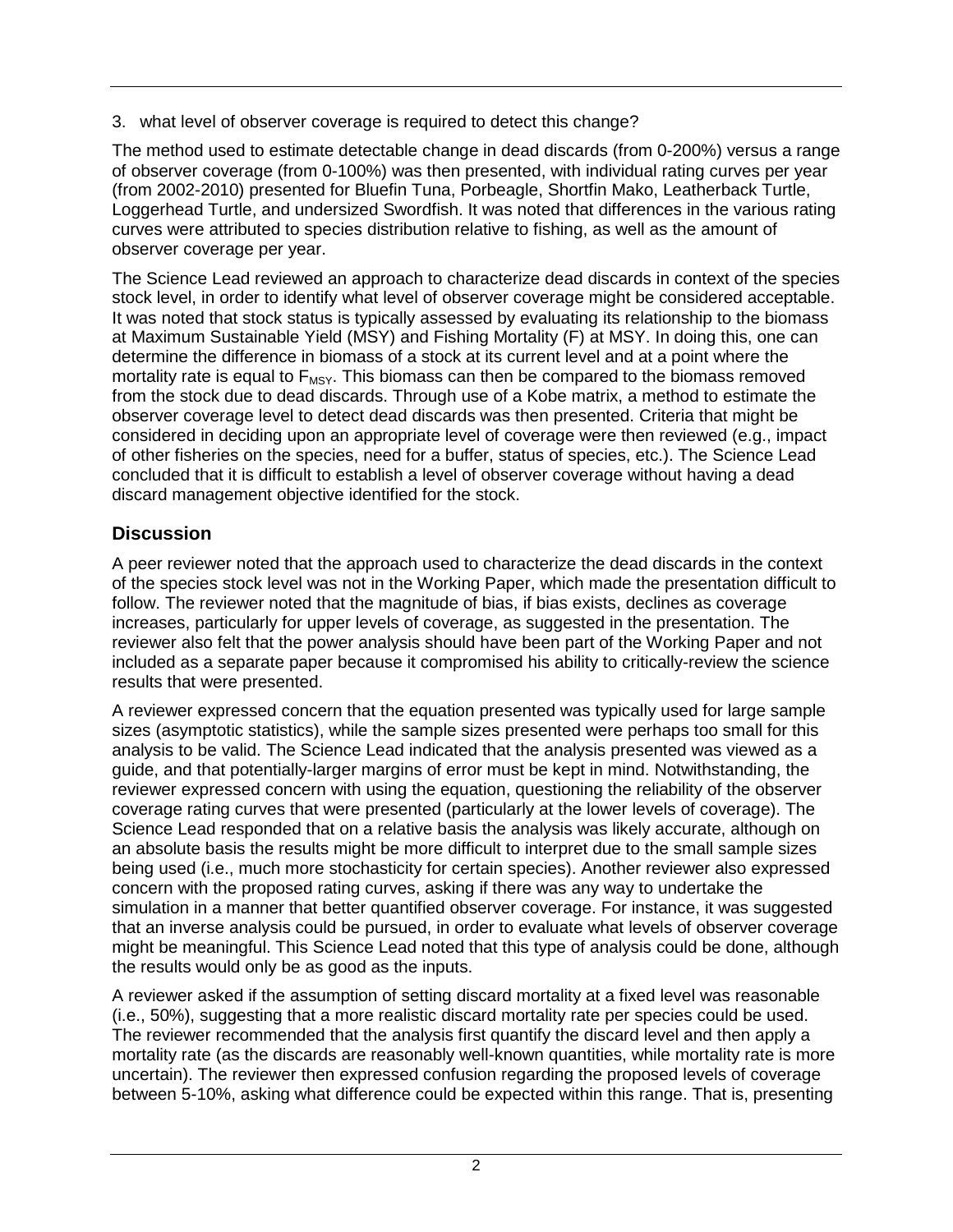the results as a range is ambiguous. In contrast, presenting the results as fixed values would be more informative, and management could then determine which values they prefer. The Science Lead noted that the results are even more nuanced, as observer coverage levels by species might be more preferable rather than setting a fixed observer coverage level for all species. The Science Lead indicated that more specific numbers could be presented, but that this would require further analysis.

A meeting participant noted that the data used in the analysis only went back to 2002, asking if more historical data, when higher levels of observer coverage existed, could be used. The Science Lead responded that he was not as familiar with the available data prior to 2002, so did not incorporate this into the analysis. Another meeting participant indicated that no fishery existed in the 1980s or 1990s, and that the highest level of observer coverage for the fishery was in the early-2000s, with some opportunity for test fishery observer coverage being available from the late-1990s for select areas of the Scotian Shelf (a participant familiar with the data indicated that that there was a change in the characteristics of the fishery that occurred in 2002, as the fishery changed from a truly competitive fishery in 1999 to an Individual Transferable Quota fishery in 2002, with a couple of transitionary years in between). It was noted that observer coverage, even in the best years, was not ideal both spatially and temporally throughout the fishing season. It was suggested that looking into observer coverage data from other fisheries, such as the Porbeagle fishery (including non-Canadian fishery), might be informative. A reviewer noted, however, that relatively little observer coverage from the Porbeagle fishery was available, so may not provide any meaningful results. In addition, the Porbeagle fishery is not likely representative, as the fishing practices differ markedly from the swordfish/tunas longline and the level of bycatch were very low. The participant noted that observer coverage was augmented up to 10% coverage over the past 5-6 years, although it was not realized in the end due to the unavailability of observers. Last, a participant asked if video data had been included in the analysis and the Science Lead noted that there was no video data available.

The Science Lead indicated that it is difficult to proceed with the scientific analysis without having a sense of management's observer coverage requirements, although it was agreed that science could provide a range of options (including the advantages and disadvantages of selecting any given option for management purposes). It was suggested that the Terms of Reference should focus more on the observer coverage needed to detect a statistical change in the stock, and not necessarily going as far as having an impact on the stock. A reviewer suggested a range of analytical options that could be pursued to address this Terms of Reference (see summary of reviewer comments below). The Science Lead asked if quantifying discards relative to a stock reference was a good way to proceed with the analysis. This approach was generally supported by meeting participants; particularly given that management objectives for the discard species were not well-defined.

All participants agreed that without sufficient observer coverage levels, both spatially and throughout the fishing season (i.e., high enough to observe/define spatio-temporal components of the fishery), it remains difficult to reasonably account for spatial and temporal components/variation in the fishery with respect to incidental catch.

## <span id="page-7-0"></span>**Presentation: Evaluating the Effects of Small Sample Sizes and Count Distribution**

The Science Lead reported on an analysis used to evaluate the potential impact of samples size (i.e., coverage levels) and count distribution on the estimate of total. Poisson and negative binomial distribution fundamentals were briefly reviewed, with the precision and bias results reported. The Science Lead concluded that for a given level of coverage, the precision and bias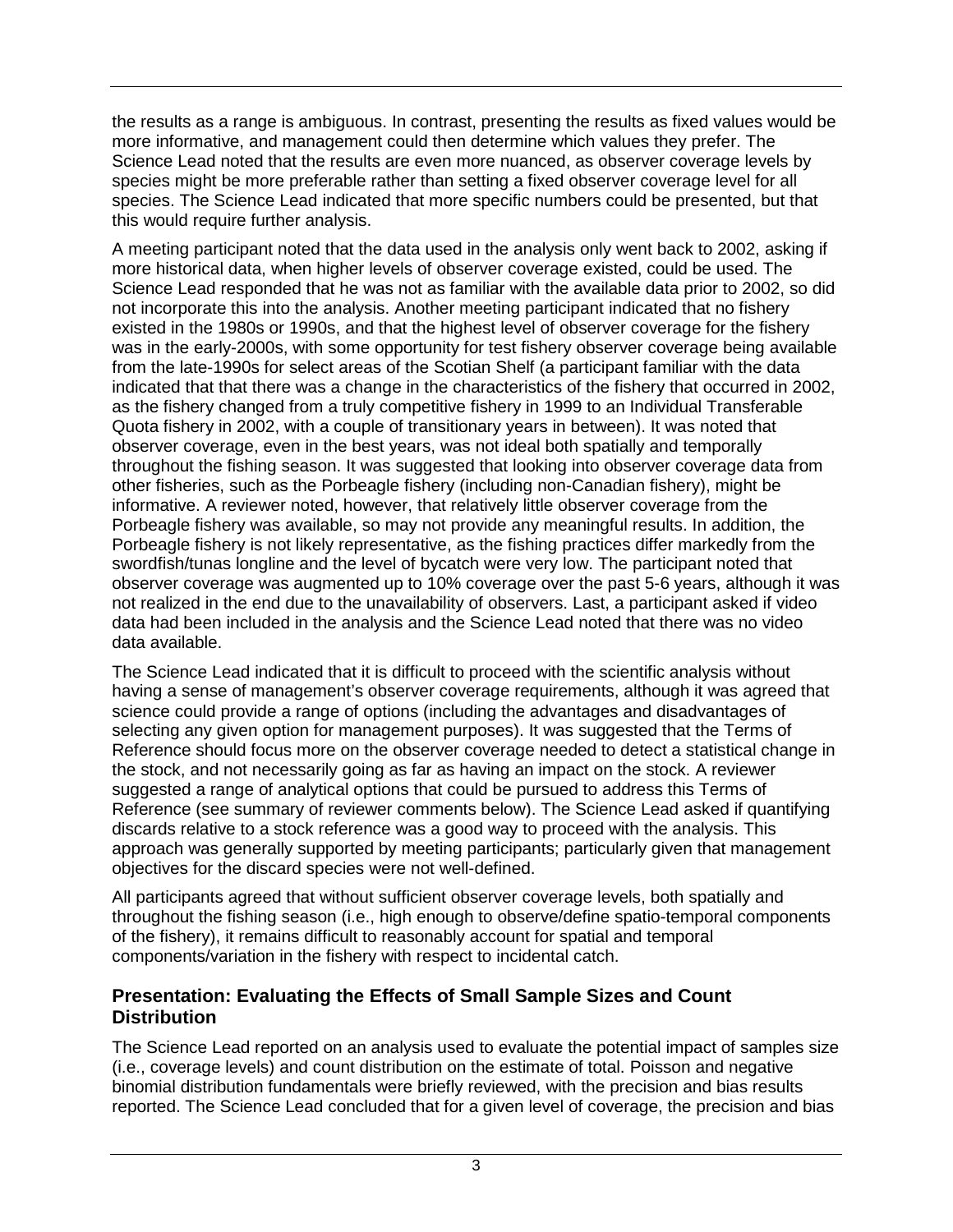of the total discard estimates depended on the representativeness of the sample, as well as the mean and dispersion of the true count distribution. It was concluded that any factors affecting the count process and sampling would also impact the estimate of discarding and its precision.

## <span id="page-8-0"></span>**Discussion**

 $\overline{a}$ 

A reviewer expressed concern that the distributions assumed do not reflect the count distributions realized by thefishery. As a result, the analysis presented would be too conservative in its representation of the fishery. It was pointed out that the analysis presented would only be true if the fished area represented the mean scenario of fishery, which is not likely the case. In reality the underlying mean density of fish is almost certainly spatially and temporally variable and fishery catches will therefore be much more dispersed than assumed by the fixed mean Poisson and Negative binomial models that were simulated. This is the reason why recent simulations of fishery catch data in the literature from Canada and other areas in the world (e.g., by the U.S. National Marine Fisheries Service and ICES) have not used this simple approach.. Other options should therefore be pursed and validated. The reviewer recommended that a way forward, if a decent model was available to describe fishery counts, would be to simulate the range of observer coverages and deployment schemes, suggesting that the model described in a Background Paper to be discussed later in the meeting offered a promising option that could be explored for such analysis<sup>[1](#page-8-2)</sup>. Last, the reviewer indicated that a conclusion of the presentation spoke to bias, although the Working Paper and presentation did not present any findings on bias and in fact by their nature, the simulations should produce unbiased results. The Science Lead indicated the term bias in this context was used to describe the difference between the true mean and the sample mean when in fact it should be the difference between the true mean and the estimate of the true mean based on the multiple realizations. This value would be zero as the reviewer points out and as the figures indicate. Many of the comments made by the reviewer were supported by other reviewers and meeting participants.

# <span id="page-8-1"></span>**Presentation: Evaluating Stratification of Observer Coverage**

The Science Lead noted that a large fraction of the total fishing is unobserved, emphasizing that sampling must be designed to take this into account both spatially and temporally. The Science Lead then reviewed methods to evaluate stratification, in order to improve the survey design. The method looked at functional relationships between the bycatch and features of fishing, used a recursive partitioning algorithm to detect features that can produce homogenous subsets of the bycatch data, and then assessed which features could be used to improve the survey design. Recursive partitioning for Porbeagle was reviewed as a working example (including a map demonstrating linear delineations of encounters with Porbeagle). A participant noted that Emerald Basin would likely drive high levels for Porbeagle. The Science Lead noted there is likely better ways to conduct the analysis that are more sensitive to to habitat variables, and not latitude/longitude, for purposes of stratification. The Science Lead then reviewed a summary of recursive partitioning results, followed by a summary of areas for consideration for stratification identified by members of the fishing industry themselves. For example, the Gulf Stream, Emerald Basin, Shelf Break, and Grand Banks were sub-areas identified by fishing industry members for stratification for Swordfish.

<span id="page-8-2"></span> $1$  Dr. Aurelie Consandev-Godin presented a Background on shark bycatch estimation using a geo-spatial modeling approach, although her intent is to present the findings in the primary literature. As such, the Background Paper is not available for distribution outside of the meeting discussion. An overview of her presentation, including an accompanying discussion, is described below in the Proceedings.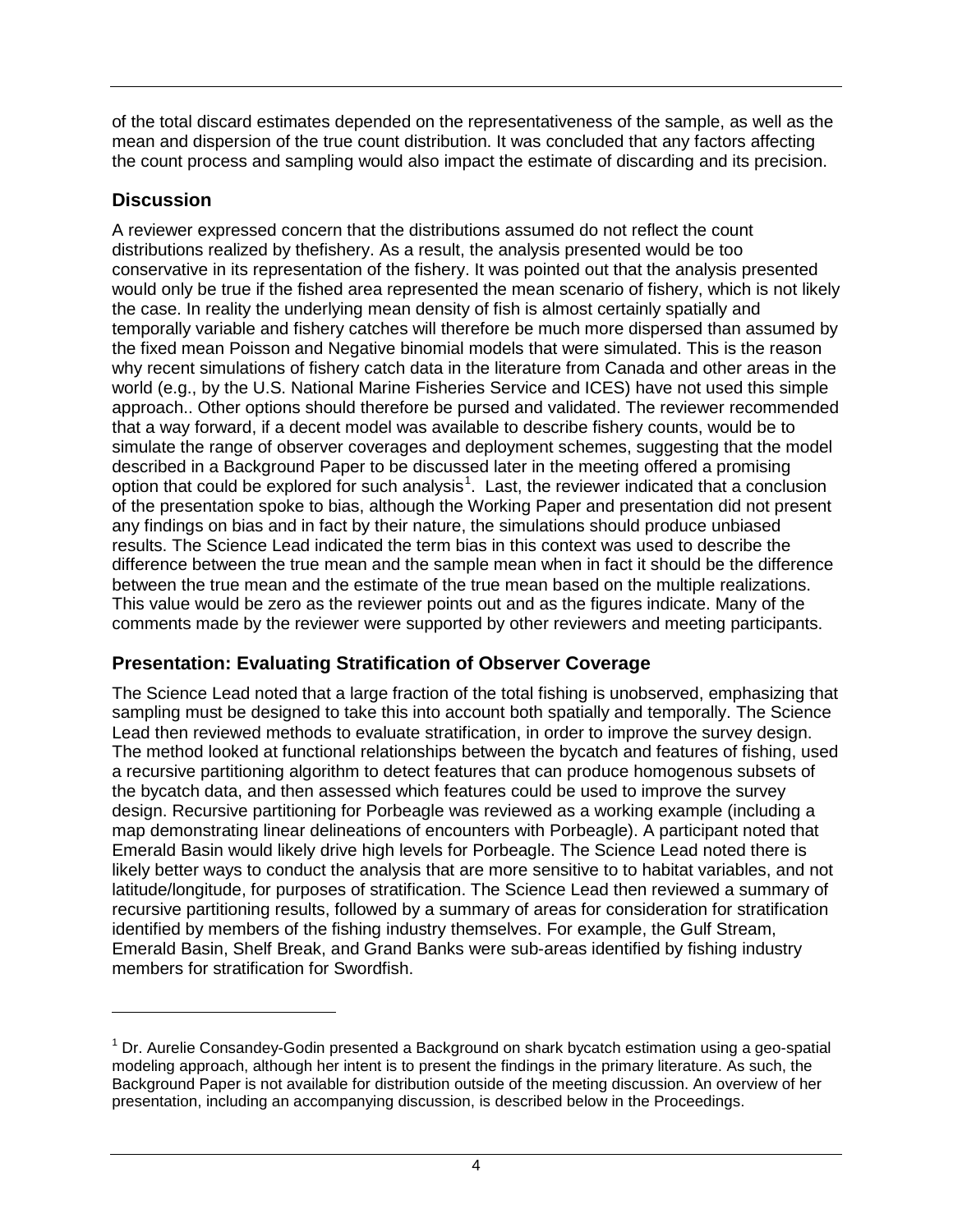The Science Lead reviewed some of the models and predictors used in the analysis (e.g., season, trip length, vessel tonnage, etc.). It was noted that stratifying too much would lead to too few samples to say anything meaningful. Other biases, such as vessel size, must also be considered in any advice put forward. The Science Lead surmised that the optimal strata varied by species, although the target versus actual observer coverage required further consideration.

# <span id="page-9-0"></span>**Discussion**

A reviewer noted that multi-species stratification is very difficult to achieve, as some species could be improperly accounted for (e.g., marine turtles). The reviewer felt that random sampling across the whole area might be a better approach, rather than sub-dividing the sampling for individual species (due to the many variables to be accounted for). Another reviewer recommended quantifying the optimal level of coverage and then working with industry to implement it, rather than focusing on actual coverage. The reviewer did like the recursive partitioning approach, but noted upfront that capacity to implement strata must be considered. For example, some variables are unpredictable upfront, so should not be included in any analysis used for purposes of identifying strata (e.g., bathymetry). The reviewer suggested pursuing a multi-species optimization to evaluate observer effort, although the reviewer could not provide any type of analysis as a recommendation for moving forward. There was then a brief discussion on fishery-related strata, such as targeted species and fished area (e.g., Gulf Stream), that in practice is difficult to follow/apply as fishermen may change their fishing plan due unexpected factors such as weather and catch level, to name a few.

The Science Lead clarified that the Terms of Reference was intended to look at a range of stratification scenarios that best optimized observer coverage with all species in mind, rather than evaluating the present case scenario (or levels) of observer coverage. A participant noted that fishing effort, based on retained catch, could be considered, although another participant suggested that such an approach does not work when bycatch species do not have a relationship to the target species (i.e., there is a need to tease out associated species from nonassociated species, which links back to differences in effort versus species distribution).

# <span id="page-9-1"></span>**Presentation: Assessing the Spatial Patterns of Species Relative to the Fishery**

The Science Lead reviewed the spatial patterns of the fishery, non-target species, and observer coverage. The Science Lead noted that spatial patterns are difficult to discern for species such as marine turtles. It was also noted that the figures presented in the Working Paper applied to all fishery gear types, and not just the pelagic longline fishery. A reviewer asked why other datasets (e.g., tag data) were not used in the analysis (rather than simply using observer and DFO Maritimes Fisheries Information System (MARFIS) data), as other data regarding species distribution could be included (e.g., Committee on the Status of Endangered Wildlife in Canada reports). The Science Lead acknowledged that this was a limitation of the analysis that was undertaken and indicated that sourcing this data could not be accomplished in the time allocated. Tagging data was available for Bluefin tuna but processing was not complete. A meeting participant asked if it was juvenile Swordfish or all Swordfish included in the analysis and it was clarified that all Swordfish was included. The Science Lead then presented results that explored overlap of fishing relative to area where species are believed to be found (he reviewed plots for various species). Plots of seasonality for turtles were also reviewed.

It was noted that *Species at Risk Act* (SARA) logbooks might be a good source of data on Leatherback Sea Turtle, given they are listed pursuant to SARA, although the Science Lead indicated that he was unsure of how to access this type of information. A participant noted that gear types have changed over time, and some no longer exist, and this should be considered in the aggregated data that was presented.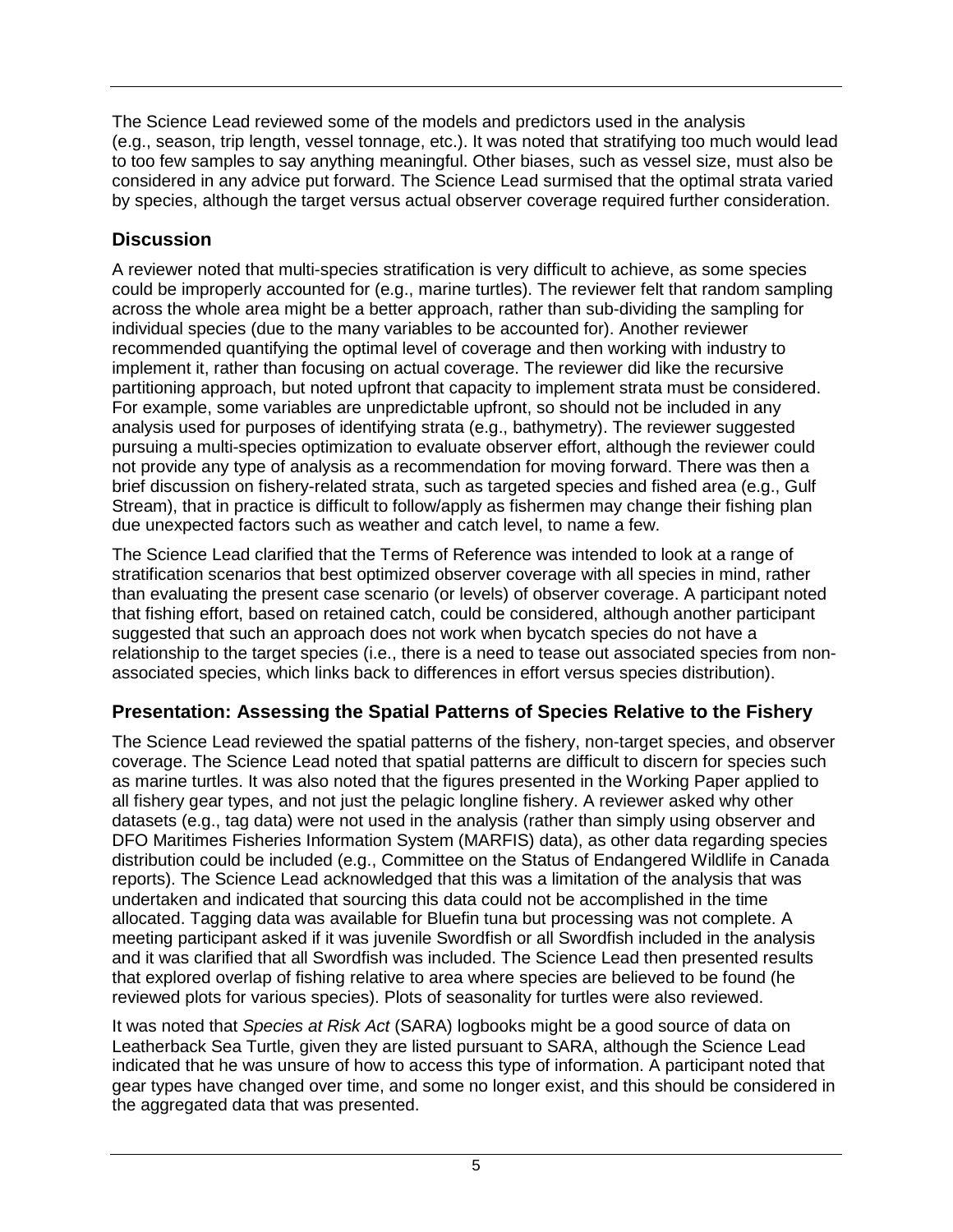## <span id="page-10-0"></span>**Discussion**

A reviewer asked if data pre-2002 could be used in the analysis. The Science Lead responded that the data could go back further, but was not used in this instance. The Science Lead welcomed any guidance the reviewer could provide in terms of acquiring any available pre-2002 data. The reviewer suggested that it may be useful to look at older logbooks to review industrybased estimates of discards reported on older logs versus discards estimated from observer data (for comparability). A participant noted that the fishery moved to an Individual Transferable Quote (ITQ), which needs to be factored into the analysis. Another reviewer indicated that the main point of the analysis is to properly characterize the distribution of the species, and that a model may be required to interpolate and extrapolate between data points. The analysis presented in the Working Paper did not get to this level of detail (which is particularly difficult for marine turtles). The third reviewer further supported the need to model species distribution, rather than relying on the analysis presented in the Working Paper. The Science Lead concluded that much more work is required.

A participant stated that he felt what was presented was more harmful than helpful in terms of species distribution. The data misinformed, as it does not include temporal information and does not differentiate between catch and bycatch for particular fisheries. The Science Lead again acknowledged limitations in the analysis that was presented and noted that this format has been used for decision making in other fora.

A participant sought clarity on what was being presented (i.e., presence of observers or where a species was observed). It was clarified that in the analysis presence of an observer does not necessarily match presence of a species at the same point in time. The Science Lead noted that some reports in the analysis appeared erroneous. A participant asked how erroneous data were factored into the analysis. Another participant noted that erroneous data is likely very small, so unlikely to be of concern. A reviewer noted that less than 1% per year of longline fleet data is erroneous within the commercial database. Other participants noted that they have estimated erroneous data upwards of 5%, in their use of data from the commercial database, with 1-3% being a reasonable assumption.

## <span id="page-10-1"></span>**Presentation - Coverage Then and Now**

The Science Lead reviewed analysis regarding observer coverage through time, indicating that after the science advisory process held in 2011 on this topic (DFO 2011a) observers moved from a fixed schedule where a prescribed proportion of seadays was allocated by month and area block to one where the coverage was being assigned according to the effort trends of the evolving fishery. It was noted that neither allocation strategy was effective when coverage was less than 5%. Further, observer coverage is not necessarily proportional to relative fishing effort (e.g., August) and there is a need to include observer coverage on smaller vessels. The Science Lead concluded that the current seasonal observer deployment strategy should be continued, with a focus of increasing presence on smaller vessels as well as meeting the minimum requirement of 5% coverage.

## <span id="page-10-2"></span>**Discussion**

A reviewer indicated that what was presented could be quantified (e.g., contingency table or treated as a binomial analysis where trips is trial), in order to determine over-sampling and under-sampling. The Science Lead questioned the value in pursuing such quantification given the low levels of observer coverage. The reviewer responded that it would be worth pursuing for certainty in the analysis, rather than basing conclusions on qualitative observations. Again, a participant expressed concern that the maps presented in the Working Paper may be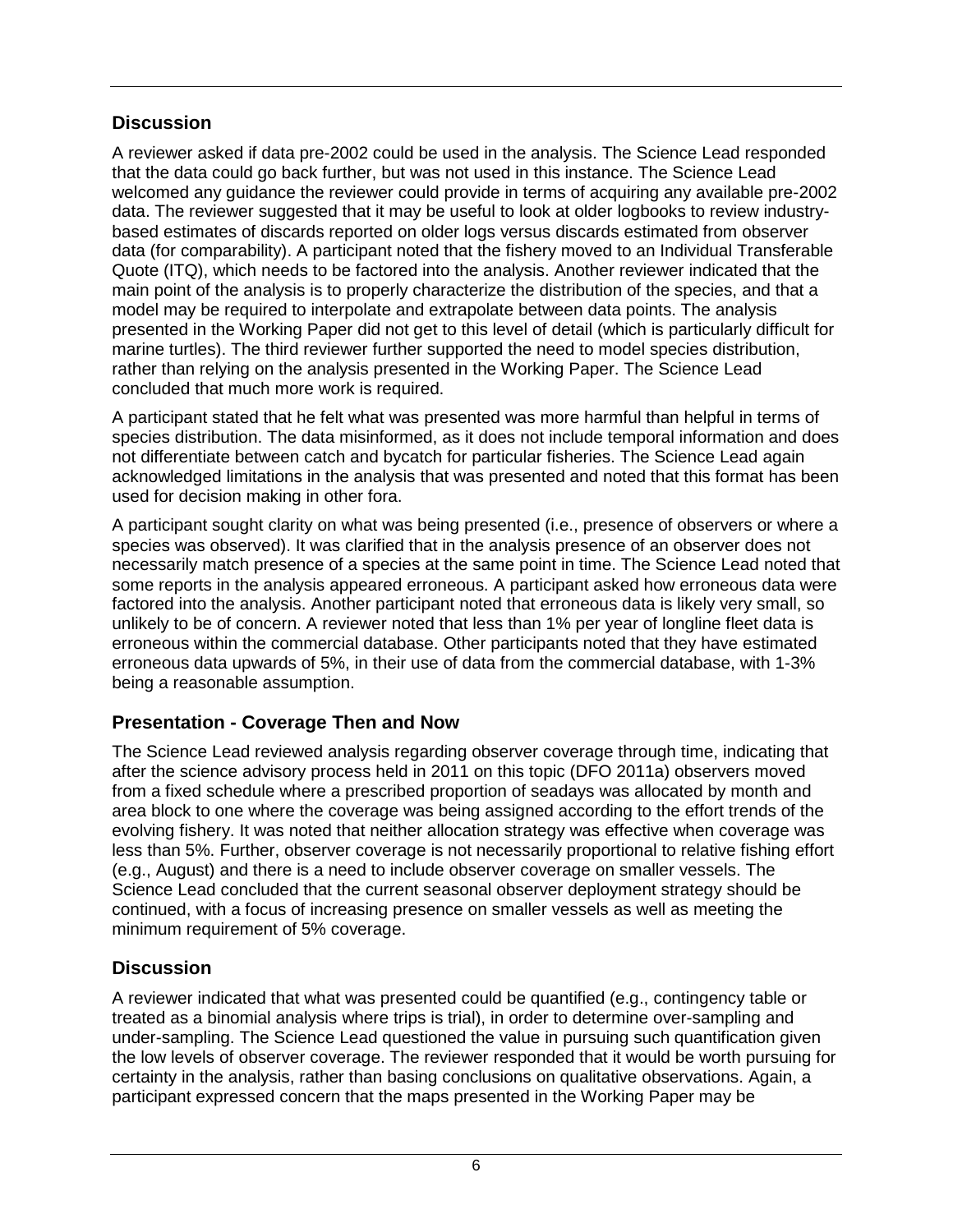misleading in terms of species distribution. It was cautioned by the participant that although the maps might serve purposes for the meeting Terms of Reference, they could be misleading if applied elsewhere.

It was agreed that any results regarding observer coverage be presented as a range of scenarios for management's consideration, including opportunities and challenges associated with any one scenario.

# <span id="page-11-0"></span>**Presentation - Alternative Methods (Ratio Estimate)**

The Science Lead presented various models used to estimate Swordfish discarding versus the ratio estimate approach (a general linear mixed effects model, MCMCglmm, was the best fit). It was noted that precision in the estimates was variable, likely due to sensitivity in the observer coverage. In terms of general conclusions, the glmm and ratio estimates were similar in scale. All methods that were explored were sensitive to level of observer coverage.

## <span id="page-11-1"></span>**Discussion**

A reviewer noted that there is no basis to compare the reliability of the models. In the past, the retained fraction of the observer data could be compared to actual landings to assess both bias and confidence in the estimate (this is a means to validate both the data collection and estimation process). The assumption is that the landings are correct. The reviewers felt the models presented in the Working Paper appeared preliminary, as they did not appear to be wellvalidated. It was emphasized that the models need to be validated before they can be used to predict with confidence. A reviewer emphasized the importance of understanding the uncertainty associated with all of the inputs, before anything meaningful can be said about the outputs. A meeting participant noted that spatial uncertainty of the fishing, relative to the Gaussian Random Fields approach, can be accommodated by decreasing the modeled resolution (e.g., increase the modeled output polygon size to account for longline drift distance from deployment to recovery). A reviewer suggested that these are really complicated models, including issues with data, so would advise starting simple and building the models up in terms of input criteria. In addition, all covariates used should be justified, to assist the reader. Another reviewer noted that latitude and longitude were being used as linear predictors in the GLMM model, which is a strong assumption (and is likely an exception that needs to be checked. Last, it was noted that the selection of covariates required further thought, testing, and justification (as well as evaluated for any potential for non-linearity in the covariates).

# <span id="page-11-2"></span>**GEO-STATISTICAL MODELS OF SHARK BYCATCH**

Title: Investigation Alternative Methods for Bycatch Estimation: Geo-statistical Models of Shark Bycatch

Science Lead: A. Cosandey-Godin<br>Rapporteur: K. Curran Rapporteur:

# <span id="page-11-3"></span>**Presentation**

The Science Lead reviewed an alternate method for estimating discards, with the goal of reducing the impact of commercial fisheries on non-target species. The modeling approach dealt with unknown covariates, and could operate in Bayesian or non-Bayesian settings. It was noted that the analytical framework allowed to build simple to complex spatio-temporal models. The Science Lead indicated that observer and commercial landings datasets were used in the analysis, with the datasets being cleaned where possible to remove erroneous data. Covariates in the model were divided into fishery (e.g., Gross Registered Tonnage, Number of Kooks),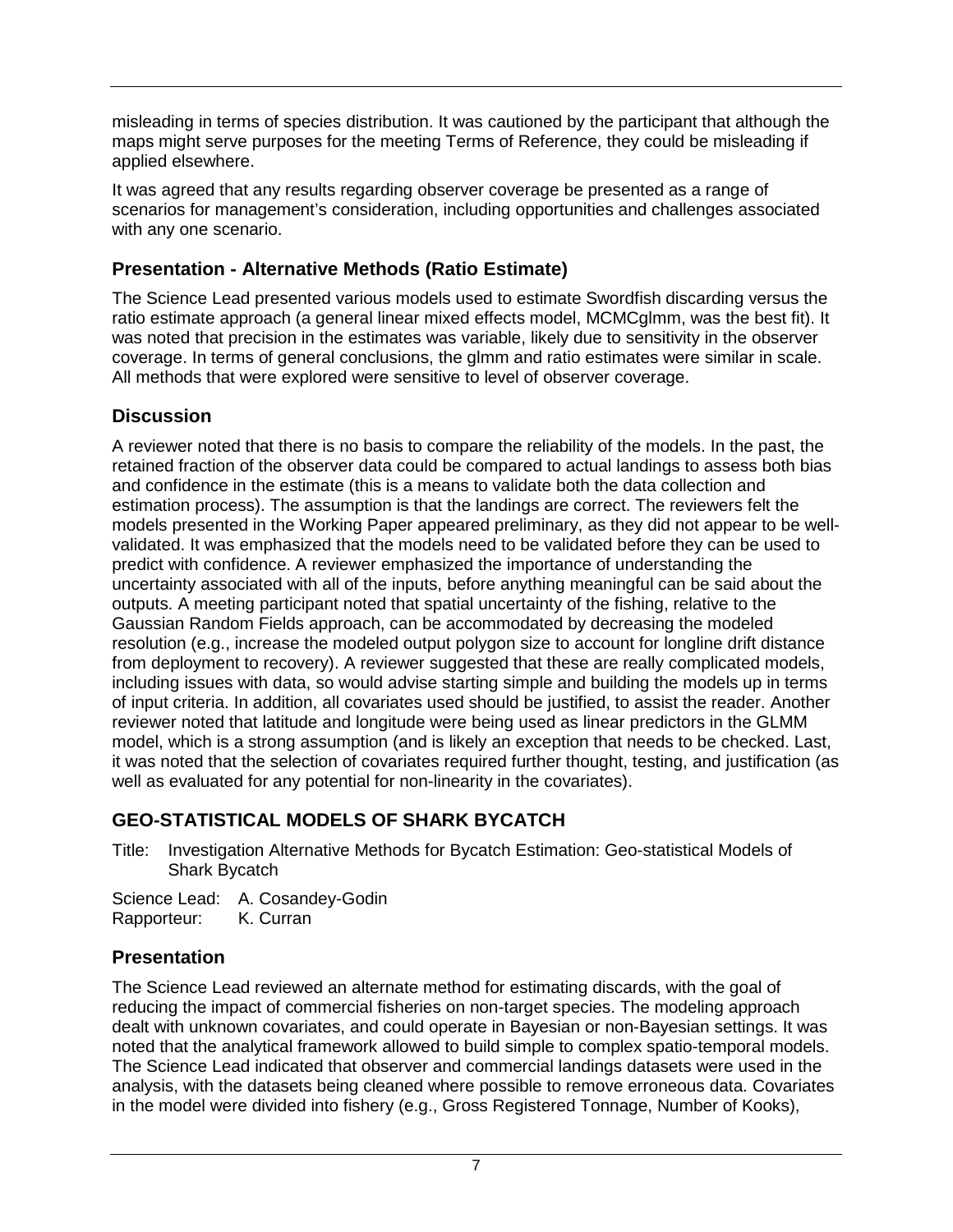environmental (e.g., Sea Surface Temperature, Bathymetry), and year/location (included as Gaussian Random Fields) categories. It was clarified that targeted species was not included as a covariate in the model, in order to better account for fishing behaviour according to fishing practices. It was further clarified that seasonality was not included in the model, but was reflected in part in the dynamic environmental variables.

The Science Lead explained which covariates were prioritized in terms of their importance to the predictions. The bathymetry and spatio-temporal (locations/years) covariates were most significant to many of the shark species, in terms of predicting bycatch (total catch). The model was generally good at predicting the observations. It was noted that larger differences were observed between years. The Science Lead noted that the results represented total bycatch (i.e., discards and retained). Porbeagle was typically caught in one region (i.e., Emerald Basin), whereas Shortfin Mako and Blue Shark were captured across the fishing domain. An advantage of the model was that time, space, and density, in areas not sampled, also provided information, with uncertainty also being considered. The models provided information on candidate observer stratifications. A limitation of the model was that it did not resolve well at timescales of less than one year aggregated time (included a spatiotemporal indexed by year), plausibly because of limited observer data. Last, there was a brief presentation of spatial dynamic management i.e., areas to avoid to reduce bycatch rate, and what it might look like spatially and temporally and effects on targeted bycatch catch.

# <span id="page-12-0"></span>**Discussion**

A reviewer noted that an underlying assumption of the model is that any change in the distribution of animals is strictly related to a change in environmental variables (i.e., behavior is not incorporated into the model). Inferences made on a time scale that is less than annual are unlikely to be correct if there is any seasonal behavior such as migration and aggregation for spawning. However, if inferences are made on an annual time scale, the consequences of ignoring behavior may well be less severe or perhaps even nil particularly if the input data to the model are seasonally representative. Another reviewer asked what kind of model validation occurred, and the Science Lead responded that the model had been cross-validated. The reviewer noted the results exhibited a lot of extrapolation, and this might require additional validation to ensure confidence in the modeled outputs. A participant responded that a potential posterior predictive test could be to match reported landings of Porbeagle and Shortfin Mako sharks during years when they were commonly landed (which provides another opportunity to cross-validate the model). It was noted that closures might compromise the ability to apply the model if input data from closed areas are not available.

A reviewer further noted that the degree of extrapolation, based on covariates used in the analysis, can affect the ability to predict within a set level of confidence. That is, the modeled covariates (e.g., fishing versus environment) need to be accurate for the predictions to be accurate, which would be difficult to do). Depending on the variables used as predictors, some were inferred themselves (e.g., chlorophyll inferred from satellite imagery) and would have uncertainty associated with them; all of these uncertainties need to be incorporated into the estimate of discards.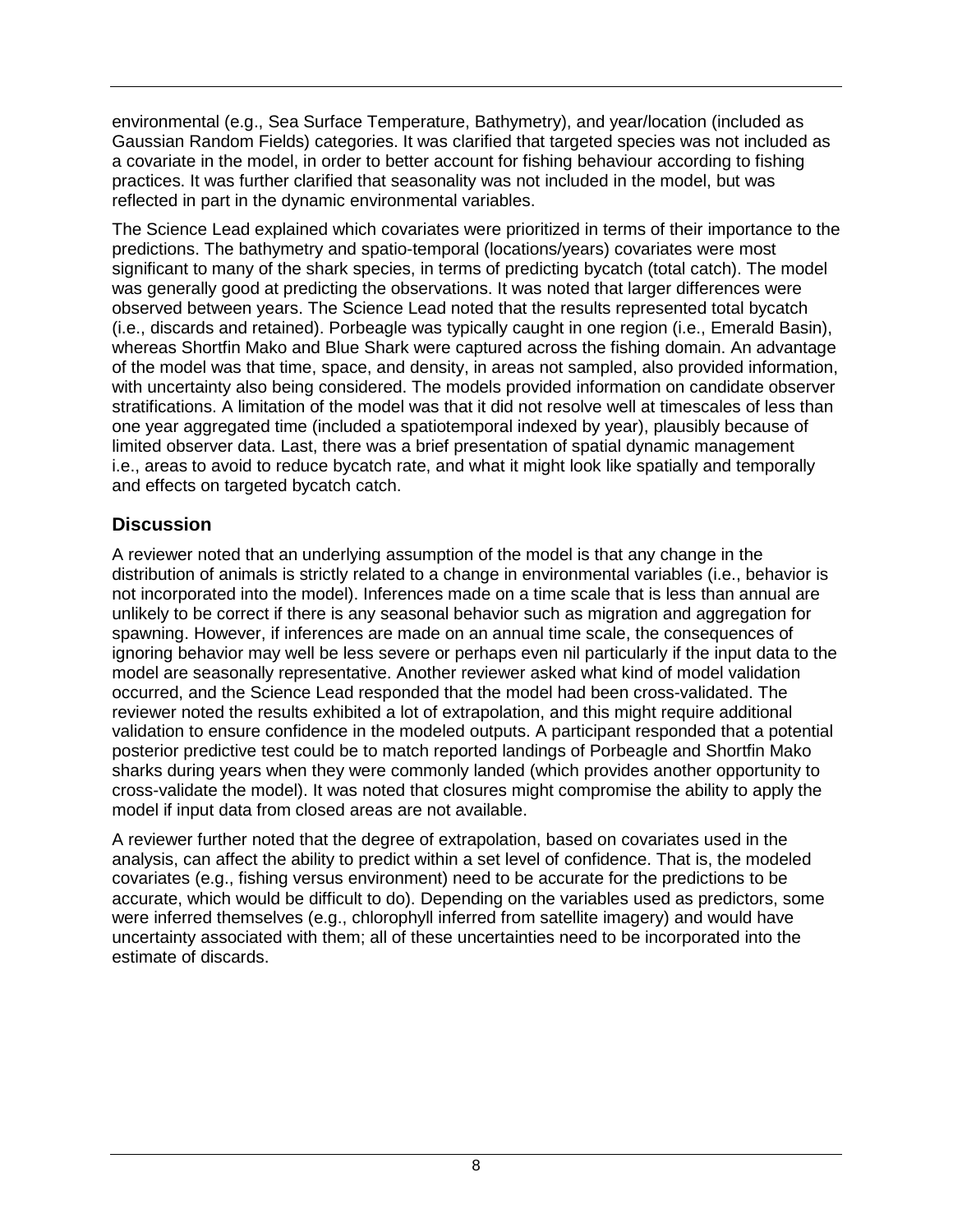# <span id="page-13-0"></span>**INSIGHTS FROM MARINE TURTLE BIOLOGY**

Title: Incidental Capture of Loggerhead and Leatherback Turtles: Insights from Sea Turtle Biology

Science Lead: M. James Rapporteur: K. Curran

## <span id="page-13-1"></span>**Presentation**

The Science Lead reviewed the nature and magnitude of marine turtle incidental captures associated with pelagic longline fisheries operating globally and in Atlantic Canada, noting that the aim of his research is to reduce incidental capture and enhance survival after release. The Science Lead noted that marine turtles take 25-30 years to reach maturity, so reducing incidental capture at juvenile life stages is of particular importance. Methods presently-available to mitigate incidental capture were then reviewed (e.g., hook type and size, handling practices, etc.). Many factors affect the likelihood marine turtles are captured in the fishery (e.g., morphology, feeding behavior, etc.). Biotelemetry studies can assist in evaluating the behavior of marine turtles in context of the pelagic longline fishery, as well as demonstrate the effectiveness of mitigation measures. Preliminary results of biotelemetry studies were then reviewed. The Science Lead indicated that platform transmitting terminals (PTT) provide near real-time information regarding marine turtle behavior, and that PTT have been applied to Loggerhead turtles (n=9) and Leatherback turtles (n=110) in Atlantic Canadian waters. The Science Lead further noted that pop-up archival tags (PATs) have also been used to study the behavior of marine turtles in region (only applied to Loggerhead turtles), although use of these tags has not been as successful as PTT.

The Science Lead reviewed characteristics of Loggerhead turtles and Leatherback turtles. Of the hard-shelled marine turtles, Loggerhead turtles are most common in Atlantic Canadian waters. They prefer warmer waters, with water temperature being a principle factor in determining their timing and location in the region. Preliminary results of tagging studies indicate that Loggerheads turtles tend to aggregate within the southwest Scotian Shelf slope waters (in the offshore beyond the shelf break between the North East Channel and south of Sable Island). The Science Lead emphasized that more sampling is required east of the Hague Line and west of the Laurentian Channel/Grand Banks, within the offshore slope waters. It was noted that Loggerhead Turtle presence in Atlantic Canada is highly-influenced by the northern limit of Gulf Stream. The majority of Loggerhead turtles (upwards of 95%) have been observed to reside in the upper 30 m of the water column, which overlaps with the typical set depth of the pelagic longline fishery operating in the region (most incidental capture associated with the fishery is observed where sea surface temperature is greater than 20oC). The Science Lead noted that Loggerhead turtles may prefer certain types of bait (squid versus mackerel) and may interact with baited hooks differently depending on the type of bait used (sucking versus biting). Loggerhead turtles eat a range of food, however, and are known to aggregate behind shrimp fleets to forage on the discards (making them susceptible to incidental catch in this fishery as well). It is estimated that 1200 Loggerhead turtles are incidentally captured annually in Atlantic Canadian waters.

Leatherback turtles are broadly distributed in northern waters. Studies have identified aggregations within the southwest Scotian Shelf slope waters in the offshore beyond the shelf break of the North East Channel, off of Cape Breton Island, in the southern Gulf of St. Lawrence, and in coastal areas of southern Newfoundland. That said, Leatherback turtles can be found throughout the Scotian Shelf, southern Gulf of St. Lawrence, and western Grand Banks regions. Leatherback turtles prefer colder waters in Atlantic Canada, so their spatial and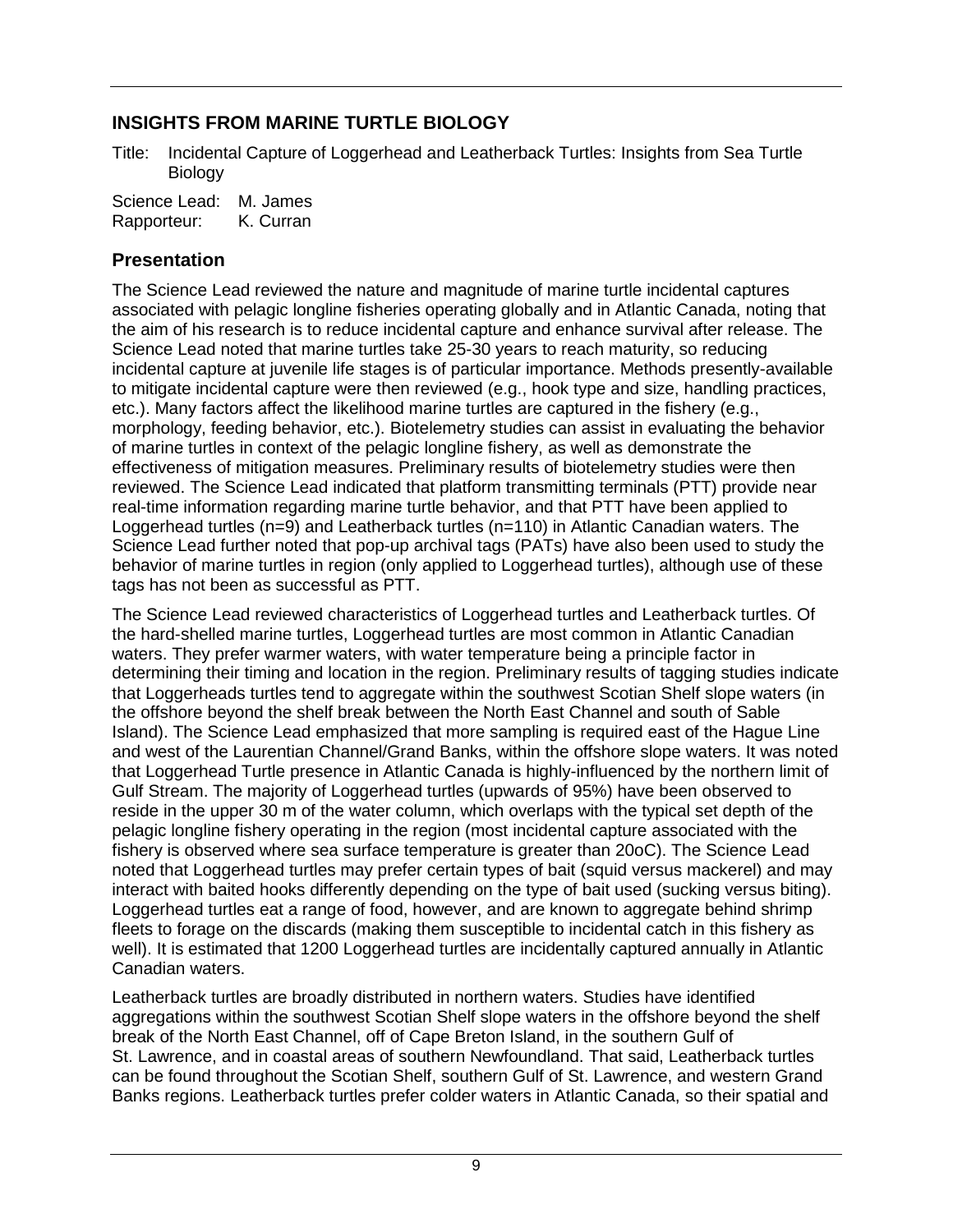temporal locations differ than those of Loggerhead turtles; the two species are not comparable. Further, the distribution of Leatherback turtles is not as constrained by a lower themal tolerance limit (can exploit waters where sea surface temperature is less than 15oC, and have been observed to dive to depths where water temperature is near 0oC). The species exhibits a specialized diet when at high latitudes (i.e., jellyfish), so are not observed to target baited hooks of the pelagic longline fishery. Instead, they tend to get foul-hooked while swimming through areas occupied by the fishery (unlike Loggerhead turtles, Leatherback turtle incidental hooking is to the body and not by hook ingestion). Peak incidental capture of the turtles occur in waters 18-20 0°C, with the majority of dives being less than 30 m from the surface which, again, is the typical set depth of the pelagic longline fleet operating in the region. Overall, Leatherback turtles are of less abundance than Loggerhead turtles in Atlantic Canadian waters.

In summary, there is spatial-temporal overlap between Loggerhead turtles and Leatherback turtles with the pelagic longline fishery operating in Atlantic Canada. There is a need for detailed coding of hooked turtles with fishery interactions (e.g., hook location, anatomy impacted, type of bait, etc.), as it is difficult to obtain biological samples and have confidence in observer scoring; particularly on larger pelagic longline vessels. For comparative purposes, there is a need for information on incidental catch of marine turtles from both large and small vessels.

# <span id="page-14-0"></span>**Discussion**

There was a general discussion regarding next steps for additional marine turtle research and analysis. The Science Lead indicated that Loggerhead turtles are of higher priority for additional research given higher abundance in Atlantic Canada, as well as their greater affinity to interact with the pelagic longline fishery that operates in the region. The Science Lead noted that a priority research area is to better understand Loggerhead Turtle movements in the region at higher resolution, including studies to assess seasonality and gear types that exhibit higher rates of incidental catch (e.g., lobster trap entanglements). The Science Lead noted that due to changes in the pelagic longline fishery over the past two decades, there is a need focus on fishery behavior during recent years rather than looking at historical datasets.

A participant asked if Loggerhead turtles found at depth in Atlantic Canadian waters are driven by the presence of other large pelagic species, and the Science Lead noted that there does not appear to be any relationship. Another participant asked if the Science Lead was aware of efforts to reduce sea turtle interactions in the Hawaii-based longline Swordfish fishery (e.g., Gilman et al. 2007), guided primarily by sea surface temperature, asking if this is something that could be reviewed more closely for application in Atlantic Canada. The Science Lead responded that he was aware of the Hawaii-based program but, given many pelagic species in Atlantic Canada occupy the same thermal niche, the approach used in Hawaii may challenge incidental capture mitigation efforts for marine turtles in this region. A reviewer then asked if any information regarding multi-species clustering was available, and the Science Lead indicated that it was. The reviewer suggested that with such information available, management options similar to those used for deep sea corals in frontier areas could be applied, given they are based on clustering theory. Last, a participant asked if the impact of particular fishing fleets on overall marine turtle populations throughout their range in the North Atlantic could be estimated. The Science Lead replied that this type of analysis has not been pursued, with few metaanalyses being available on Loggerhead turtles and the various threats they encounter throughout their range. Another participant noted that previous studies have tried to evaluate the overall impact of fisheries on the Loggerhead Turtle population in the North Atlantic, with tagging studies now being used to validate these previous studies.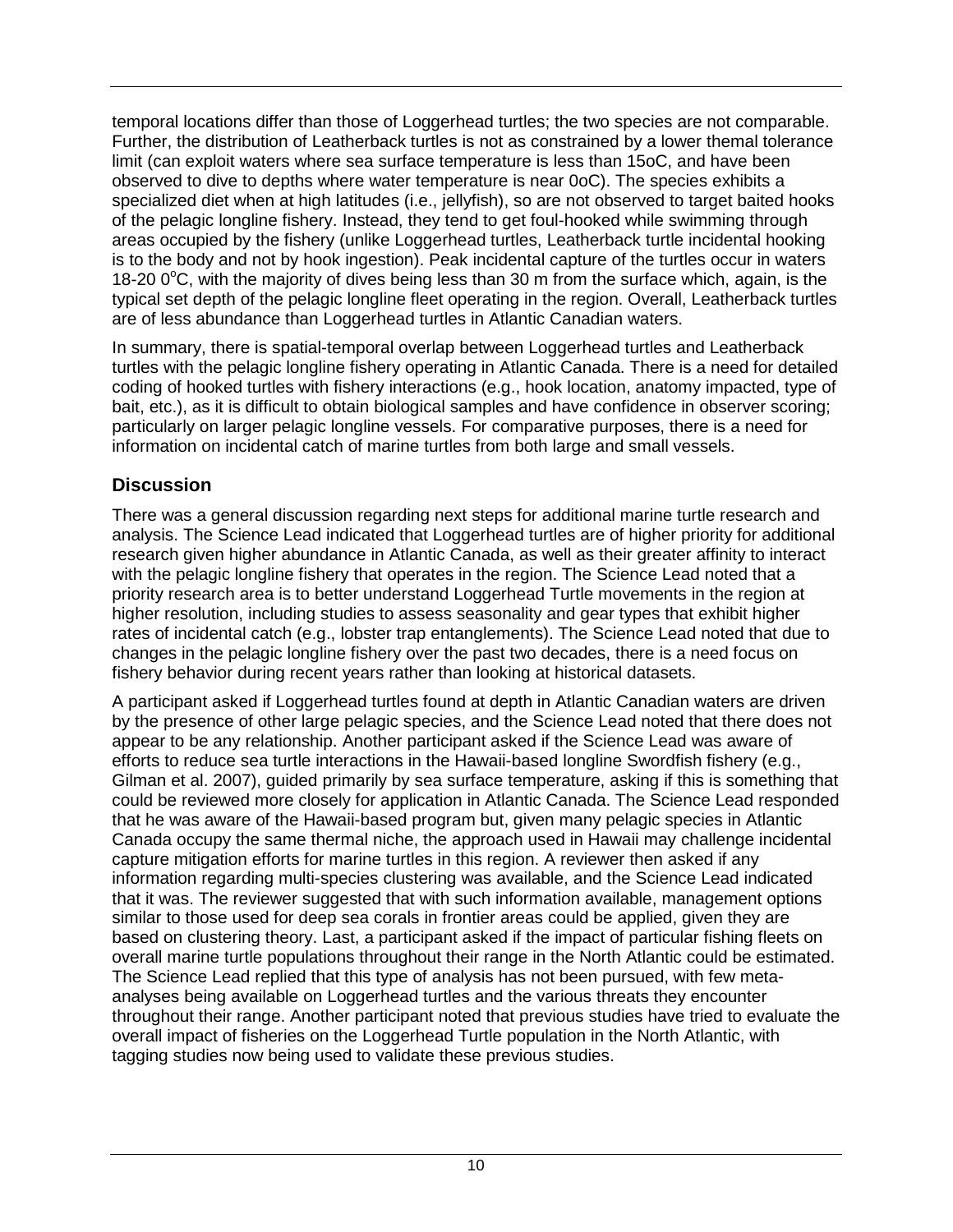# **OTHER DISCUSSION TOPICS**

# <span id="page-15-1"></span><span id="page-15-0"></span>**LIMITATIONS OF THE AT-SEA OBSERVER PROGRAM**

A reviewer asked if there is a penalty for observer companies not meeting their targets. A participant familiar with the industry responded that DFO negotiates the contract with at-sea observer companies and industry pays for the programming. As such, industry is not in control of outcomes of the contract. The reviewer noted that this poses a challenge in the analysis, as there is no sense proposing a stratified sample that observer companies cannot achieve (particularly if penalties are not upheld). The participant replied that there have been previous attempts to undertake random stratification, although it has not worked out that well. The participant then emphasized the need for DFO to work with observer companies to ensure wellrepresented, in space and time, coverage for every fishery (e.g., obtaining all required coverage over the last month of a fishery still does not yield informed information). It was noted that the observer program currently limits ability to stratify and effectively sample the large pelagic longline fishery for bycatch analysis.

In 2013, DFO ended the At-Sea Observer contracting process and regional exclusivity. The program was restructured based on the Dockside Monitoring Program with company designation requirements laid out in National Policy and Procedures followed up by Regional Annexes each company wishing to provide at-sea observer services to industry had to meet. The Canadian Government Standards Board (CGSB) worked with DFO to develop an At-Sea Observer Corporation Certification Program companies also had to pass. This change produced considerable instability in the program, as companies achieving designation and certification were now able to work competitively in any region in Canada. Companies no longer had an "exclusive contract" to service a DFO region. This meant shortfalls in observer coverage in 2013, improvements in 2014 and acceptable performance in 2015. In this competitive environment, working closely with an At-Sea Observer Service Provider to layout observer requirements in advance of the fishery and provide details of the required spatial and temporal spread is essential. Follow-up through the season is a complementary tool to help track fleet and observer coverage targets and fine tune deployments. Some fisheries will always be a challenge to attain targets due to short notice sailing, weather, remote ports and observer availability.

# <span id="page-15-2"></span>*PRIVACY ACT* **DATA CONSIDERATIONS ('RULE OF FIVE')**

Meeting participants inquired about the 'Rule of Five'. Pursuant to the *Privacy Act*, fisheryrelated information (e.g., landings) falls under personal or third party information and does not meet the threshold required to invoke the public interest clause for release publicly. Generally, public interest relates to urgent matters of health and safety and the existing jurisprudence supports this point of view. Internal to DFO, however, all fishery-related information is available to scientists for science assessment purposes, although the Department's standard approach to reporting the information is to apply a variety of aggregation and de-identification techniques to anonymize the data when fishery-related information pertains to **less than** five licence holders ('Rule of Five'). Alternatively, DFO scientists can seek written permission from individual licence holders to report publicly on personal or third party information that pertains to an area or fishery where less than five licences are held. It remains, however, that DFO should continue to evaluate this rule in context of transparent science assessment versus private interests, as well as strive to achieve inter-regional consistency in its application.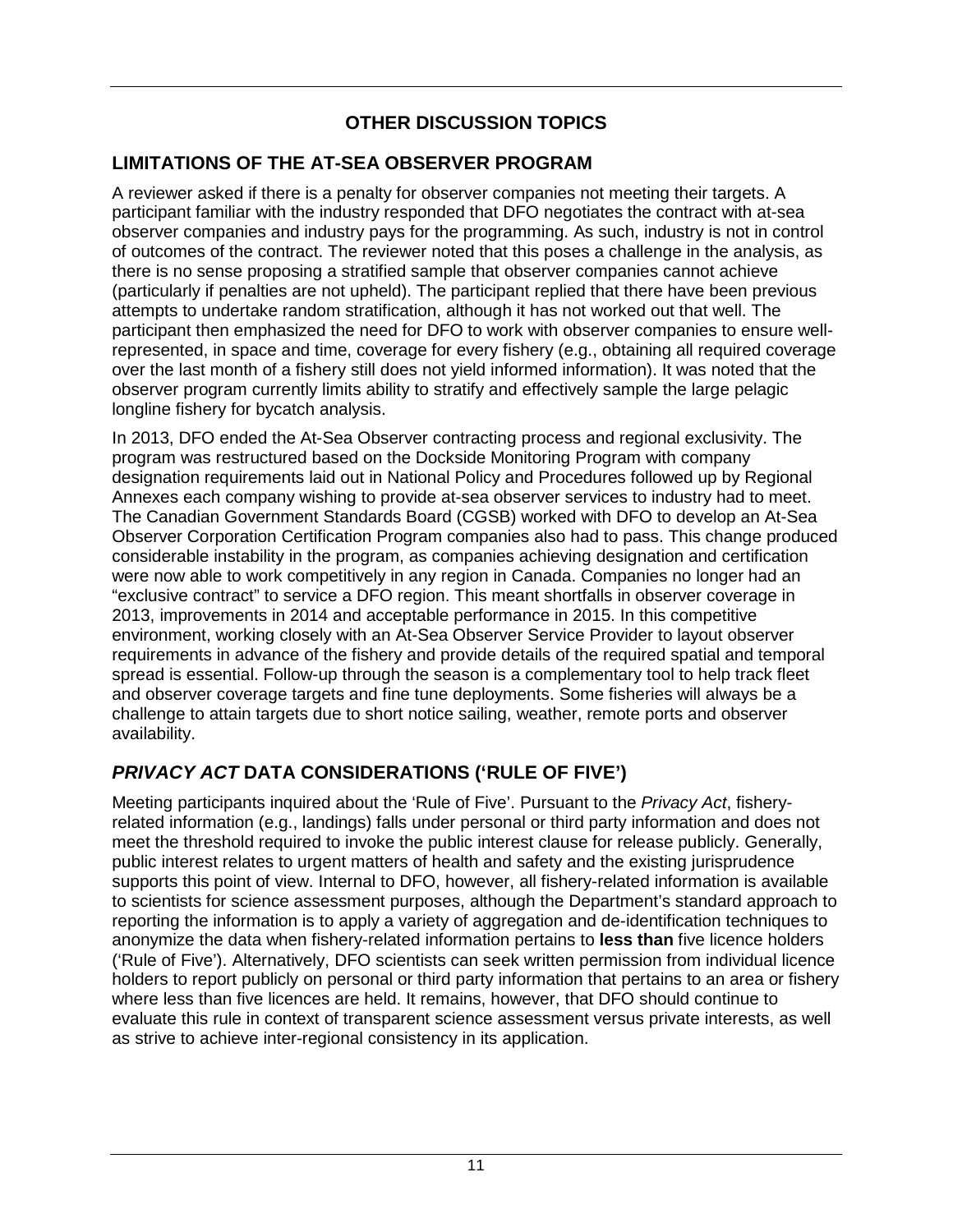# <span id="page-16-0"></span>**ABORIGINAL FISHERIES LANDINGS DATA**

Meeting participants inquired about the availability of Aboriginal Communal commercial landings data. The DFO Maritimes Region Commercial Data Division (CDD) is the holder of the MARFIS data. Aboriginal Communal commercial landings data are submitted to Dockside Monitoring Companies for entry into MARFIS, including Communal commercial pelagic longline landings, and can be separated out by licence type or Fisher Identification Number (FIN) in most instances. Requests for commercial fishery-related data can be submitted to CDD at: [CommercialData.XMAR@dfo-mpo.gc.ca.](mailto:CommercialData.XMAR@dfo-mpo.gc.ca) Some Aboriginal Communal Food, Social, and Ceremonial (FSC) data is also recorded in MARFIS. Any request for this information should first be directed to DFO Maritimes Region Aboriginal Affairs to determine availability.

# <span id="page-16-1"></span>*SPECIES AT RISK ACT* **(SARA) LOGBOOK DATA**

Meeting participants inquired about the availability of SARA logbook data. All SARA logbook data is entered into MARFIS. Requests for this data can be submitted to CDD at: [CommercialData.XMAR@dfo-mpo.gc.ca.](mailto:CommercialData.XMAR@dfo-mpo.gc.ca) Again, internal to DFO, all SARA logbook data is available to scientists for science assessment purposes, although the Department's standard approach to reporting the information is to apply a variety of aggregation and de-identification techniques to anonymize the data when fishery-related information pertains to less than five licence holders. Again, DFO scientists can seek written permission from individual licence holders to report publicly on personal or third party information that pertains to a fishing licence. It was apparent from the meeting discussion that further awareness and guidance needs to be provided to DFO scientists regarding the existence and availability of SARA logbook data.

# **RECOMMENDATIONS FOR MOVING FORWARD**

# <span id="page-16-3"></span><span id="page-16-2"></span>**REVIEWER: HUGUES BENOÎT**

## **Terms of Reference #1: Document factors associated with discarding of the target species and provide estimates of juvenile Swordfish discards.**

The reviewer indicated that the model presented by Cosandey-Godin at the meeting, was likely the most effective and efficient tool for addressing a number of the meeting Terms of Reference. The modelling approach presented is probably one of the most statistically-rigorous and robust approaches that is currently available. At its core, it is a regression model, which is the best approach for identifying factors associated with discarding. The R-INLA approach allows for use of non-parametric smooth functions and, thus, non-linear effects of potential covariates can be accommodated. The reviewer recommended that time be spent building the model using common regression approaches, identifying which variables to include and how (e.g., linear or non-linear effect, interactions). Further, validation of the model, via posterior predictive checks, evaluation of residuals and such, would need to be documented in some form of research publication.

As demonstrated by Cosandey-Godin in her presentation, the model could be used to infer catch and discard amounts for the various species reported in the at-sea observer data. The predictive abilities of the model for both interpolation and extrapolation should be evaluated using cross-validation methodology. Furthermore, the range and co-linearity of the covariates in both the data used to fit the model and the locations for which inference is required should be evaluated to ensure that any model extrapolation is consistent with the model fitting.

Any model-based estimation of discards using covariates assumes that the covariate values are accurate and precise. Drifting of longline gear may affect covariate accuracy, particularly since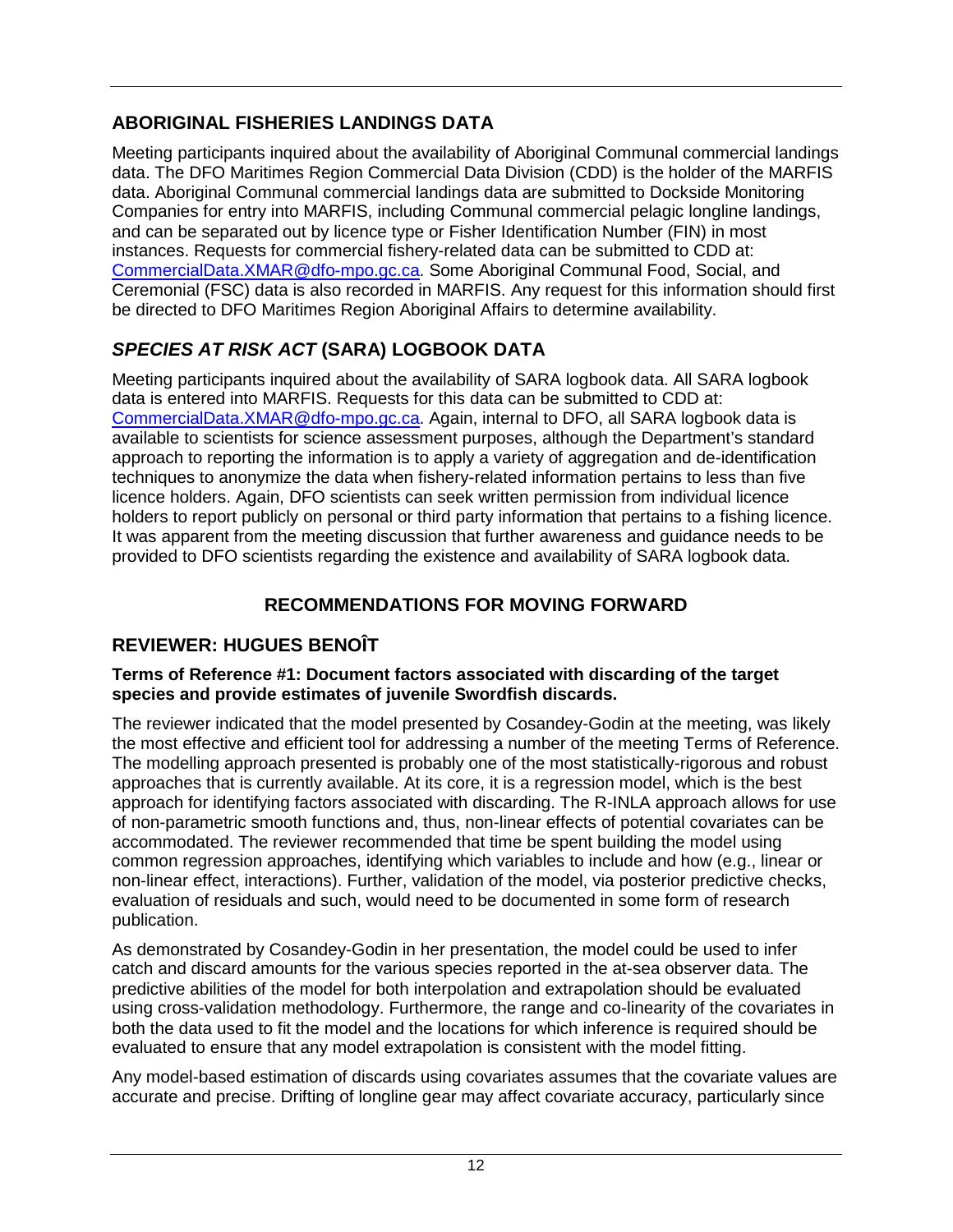fishing often takes place in high gradient areas (shelf break, Gulf Stream edge, etc.). Some evaluation of the consequences should be undertaken. Furthermore, because some of the covariates are themselves inferred, in some cases at a coarser temporal scale (e.g., chlorophyll-A), the variance in the covariates should somehow be reflected in the variance of inferred quantities, or at least the sensitivity of the model to this variance should be evaluated. The reliability of the model for inference on discard amount should be validated by predicting annual landings based on observed retained catches and comparing these to actual total landings. In this manner, model accuracy and the coverage of credibility intervals generally can be evaluated. Model predictions should also be compared to available tagging data for the various species, as a gauge of model accuracy.

The reviewer recommended that the ratio estimator approach for estimating discards not be discarded from the analysis. Though this approach makes some strong assumptions, which were documented in the Working Paper, in practice in other applications the estimation appears fairly robust to deviations from these assumptions. It may be that the model-based estimation is not much more robust (note: the robustness of the ratio estimator could be evaluated by simulation). The ratio estimator has the advantage that it is widely used, is easy to understand for all interested parties, and makes predictions that will not change with the addition of new annual data. In contrast, the model-based estimates are generated from a complex model that will not be fully understood by most stakeholders and the predictions for any given time period will change, though perhaps only a little, as new data is added and the value of regression coefficients change.

#### **Terms of Reference #2: Determine if observer sampling is representative of the fleet and appropriate for the seven species identified in the 'Work Plan to Address Incidental Catch in the Atlantic Canadian Swordfish/Other Tuna Longline Fishery' (i.e., undersized Swordfish, Bluefin Tuna, Porbeagle, Shortfin Mako, Blue Shark, Leatherback Turtle, and Loggerhead Turtle).**

The reviewer questioned the utility of the Terms of Reference as drafted. The reviewer suggested that a more fundamental question is whether deployment is representative of available fishing trips (for design based estimation of discards) or broadly representative of the relevant conditions associated with fishing events that are used for inference via model-based estimation (e.g., date, sea surface temperature, fishing location, etc.). The reviewer noted that the types of comparisons presented in the Working Paper (i.e., Figures 40-42) were useful for evaluating the extent to which deployment is representative of available fishing trips, as well as whether there was a change as a result of changes in the deployment scheme. The reviewer recommended, however, that these comparisons be quantified statistically. Available approaches that could be used include classical contingency-tables analyses or generalized linear modelling methodology (binomial family; with trips as 'trials' and observed trips as 'successes').

The reviewer strongly recommended that the Science Lead undertake analyses to test whether there is evidence for observer effects in the available data (i.e., changes in fishing behaviour in the presence of an observer), as these can bias inferences on catch and bycatch. Methods to do so are described in Faunce and Barbeaux (2011) and Benoît and Allard (2009).

### **Terms of Reference #3: Identify potential strata for the purpose of improving precision of discard estimates. In addition, investigate alternative methods for discard estimation.**

The Terms of Reference was not initially clear to the reviewer, although it is now understood that this was meant to be design-based stratification for observer deployment rather than post hoc stratification for data analysis. As such, the recommendation is to first identify the suite of potential stratification variables that can be used for program-based deployment. These might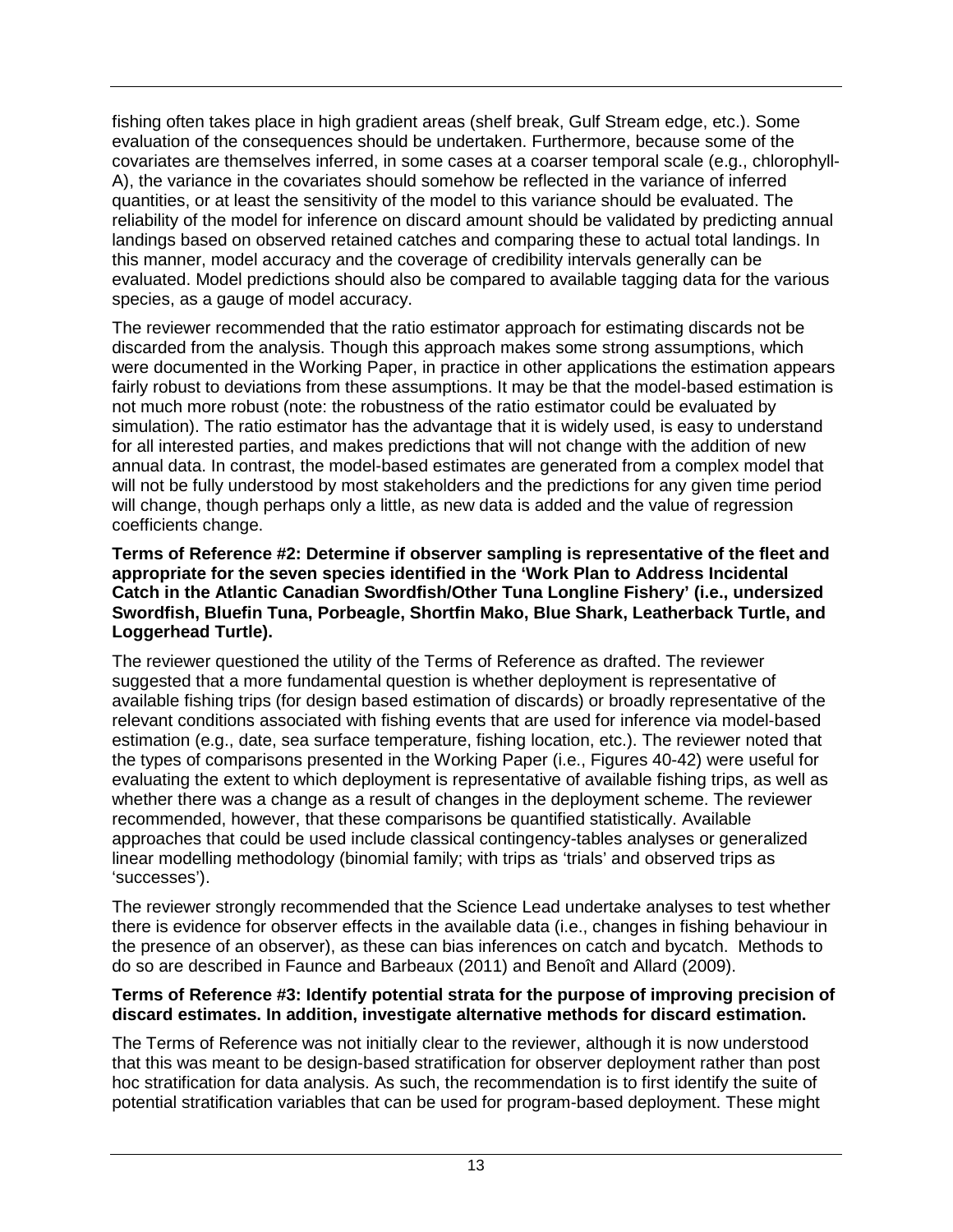include date, fishing zone, and vessel size class, but would presumably exclude variables that cannot be specifically identified prior to a fishing trip. Using either (or both) sampling from the original data or simulations from a model (e.g., Cosandey-Godin-type model presented at the meeting), efficiency of stratification from a variance reduction stand-point can be calculated for different deployment schemes.

#### **Terms of Reference #4: Summarize available information on the habitat use of marine turtles in Canadian waters; areas of potential and/or documented turtle-fishery interaction; how ecophysiology can influence species' distribution and occurrence; and how the distribution of observer coverage can enhance the collection of valuable data pertaining to turtle biology and incidental capture.**

Regression-type models, as noted above, are suited for determining the factors that best describe turtle habitat and to best estimate space-use by marine turtles. This can be used, among other things, to identify areas and times that should be avoided by the fishery to avoid marine turtle incidental capture. However, sparseness of the available data may make fitting such models difficult. While it is not specified in the Terms of Reference, if the overall intent is to minimize marine turtle encounters in the fishery then an alternate approach to defining areas would be to adopt encounter protocols for the fishery. Such protocols are presently used to minimize fishery interactions with sensitive benthic features (e.g., corals and sponges) located in frontier areas where the distribution of these features is unknown (e.g., Boutillier et al. 2011; DFO 2011b). Given the apparent aggregated nature of turtles, as confirmed by turtle expert Mike James, encounter protocols could be an effective management tool to explore further here as well.

### **Terms of Reference #5: Assess the change (+/-) in encounters per species to be detected with 95% certainty and estimate the level of annual observer coverage needed to detect this change.**

The reviewer acknowledged that simulating reliable observer data is a difficult task. The data are often zero- inflated and may also contain extreme values. Furthermore, because each fishing set is potentially sampling a different latent density of fish (i.e., density is spatially and temporally variable), the resulting counts by definition are not generated from a homogenous latent mean density, resulting in a complex statistical distribution for the counts. However, the Cosandey-Godin-type model presented at the meeting, or a similar empirical model describing catch/bycatch, can readily be used to simulate fishery catch data and therefore simulate the likely results of an at-sea observer survey. This could be used to simulate different deployment levels and deployment schemes (e.g., stratification).

# <span id="page-18-0"></span>**REVIEWER: DAVID KEITH**

### **Terms of Reference #1: Document factors associated with discarding of the target species and provide estimates of juvenile Swordfish discards.**

The reviewer recommended stepping back and rethinking from scratch the analysis used for this Terms of Reference. It was suggested that any analysis focus first on estimating total discards; once a model is in place it can be used to estimate dead discards (cannot easily go from dead discards to discards, but it should be possible to move in the other direction). Try to better understand the fishery and the scale it operates at (i.e., spatial and temporal scales of the fishery and the covariates being contemplated). For example, the pelagic longline fishery in Atlantic Canada sets gear based on very fine temperature differences, fishing in temperature fronts that are of very different scale than the monthly-averaged sea surface temperature data used in the analysis. Need to determine if these are implications of this both biologically and statistically.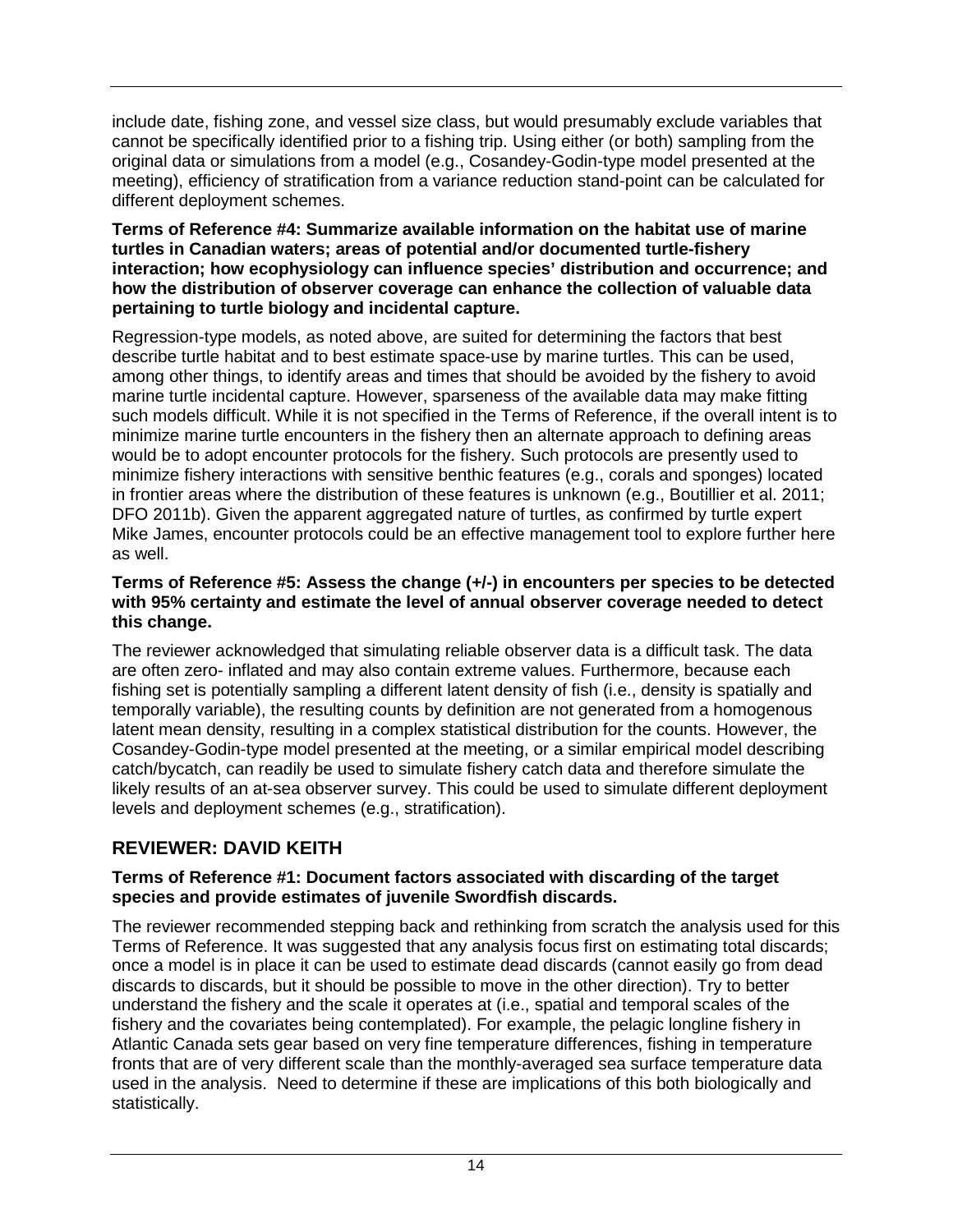Start simple, exploring patterns of discards and covariates that might be worth further investigation. Spatial and temporal patterns at different scales are all worth investigation. It is also worth looking at this both in the sense of binomial (0/1) patterns and in terms of counts. The reviewer indicated he would not be surprised if the data is best described as a ZINB (zero inflated negative binomial) type model. There may be patterns of interest in patterns of the binomial process (discard/none), but the patterns may be different in terms of the numbers of discards found. Given the nature of the data, it may be hard to understand what is occurring without considering such separation.

GMRF-INLA modelling is a gold standard in spatial models presently being used, and there is a growing expertise regarding use of these models within DFO (and certainly in the primary literature). The Cosandey-Godin model that was presented has shown that these types of models offer a potential path forward at this time. The reviewer suggested starting with simple models and understanding what they are demonstrating in terms of residual patterns that can guide the development of more complex models. These complex models then need to be validated; if there are "issues" (and likely there will be), these need to be presented and discussed within a peer-review forum, in order to help guide the resolution of model issues or agreeing to live with the problems, but understanding the impact of the issues on the general results.

#### **Terms of Reference #2: Determine if observer sampling is representative of the fleet and appropriate for the seven species identified in the 'Work Plan to Address Incidental Catch in the Atlantic Canadian Swordfish/Other Tuna Longline Fishery' (i.e., undersized Swordfish, Bluefin Tuna, Porbeagle, Shortfin Mako, Blue Shark, Leatherback Turtle, and Loggerhead Turtle).**

The reviewer noted that issues related to meeting observer coverage targets need to be addressed first and foremost (similarly for Terms of Reference #3). A recommended next step is to move towards some modeling work that would be helpful, with the geo-spatial model presented by Aurelie Consandey-Godin offering a good starting point for consideration and exploration.

#### **Terms of Reference #3: Identify potential strata for the purpose of improving precision of discard estimates. In addition, investigate alternative methods for discard estimation.**

The reviewer noted that if coverage was sufficient some sort of stratification scheme might be beneficial; however, given challenges regarding availability of at-sea observers, some strata may be missed and generally the objectives of stratification would not be realized. Simulations from models that could be developed under Terms of Reference #1 could be used to help determine optimal stratification schemes.

#### **Terms of Reference #4: Summarize available information on the habitat use of marine turtles in Canadian waters; areas of potential and/or documented turtle-fishery interaction; how ecophysiology can influence species' distribution and occurrence; and how the distribution of observer coverage can enhance the collection of valuable data pertaining to turtle biology and incidental capture.**

The marine turtle tracking data presented seems to be a reasonable basis for moving forward with this Terms of Reference. Evaluating information on marine turtle seasonal patterns in distribution and behaviour (temperature, depth, and aggregating tendencies), along with available fishery data, will help develop a better understanding of spatio-temporal patterns of incidental capture risk for both Loggerhead Turtle and Leatherback turtles.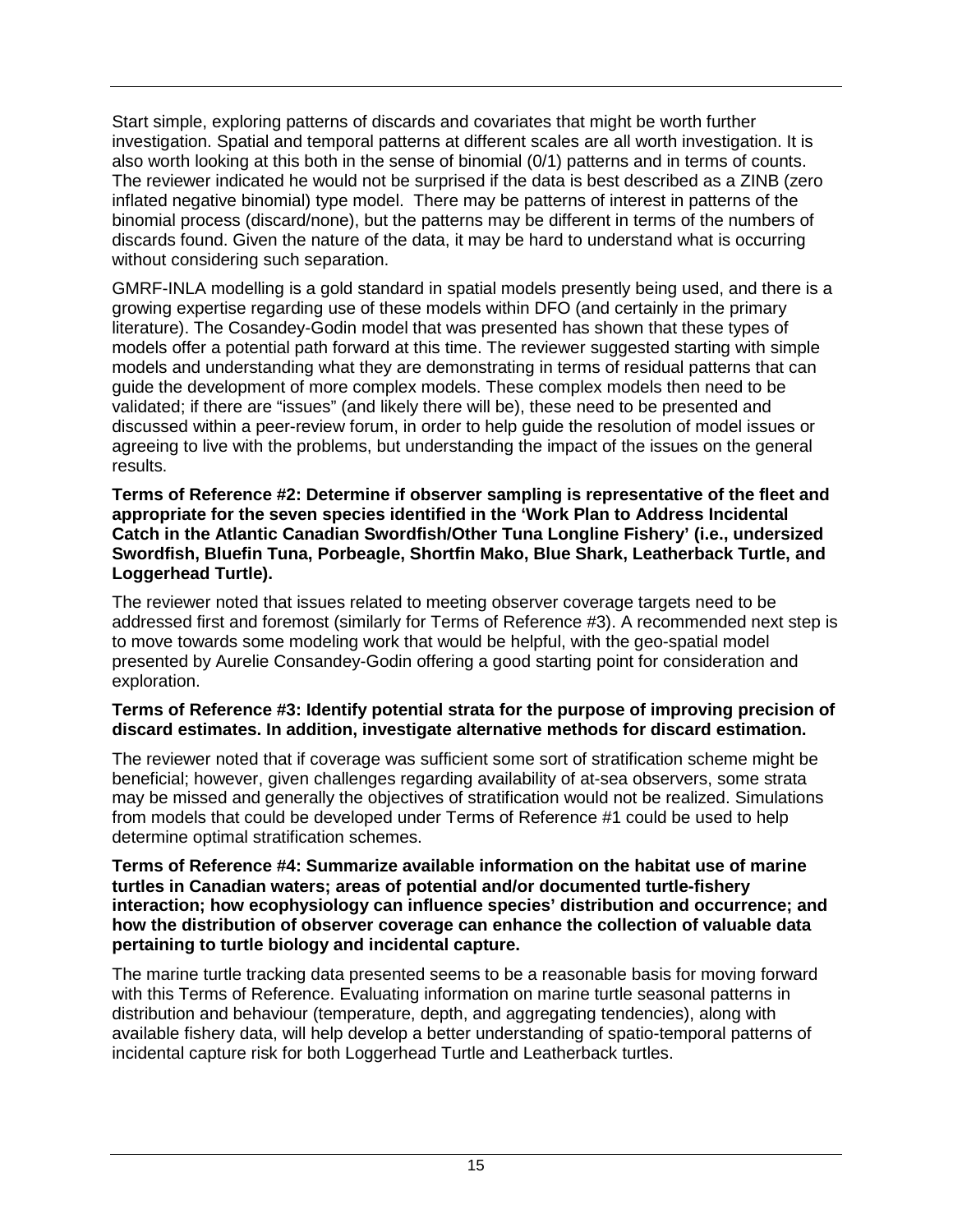### **Terms of Reference #5: Assess the change (+/-) in encounters per species to be detected with 95% certainty and estimate the level of annual observer coverage needed to detect this change.**

Research into this Terms of Reference should be a natural extension of models developed under Terms of Reference #1. Some simulation studies based on the models could be undertaken to determine the influence of observer coverage.

## <span id="page-20-0"></span>**REVIEWER: MARK FOWLER**

#### **Terms of Reference #1: Document factors associated with discarding of the target species and provide estimates of juvenile Swordfish discards.**

The reviewer recommended documentation of factors relevant to the discarding of target species, noting that the analysis presented focused solely on dead discards. The ultimate relevance of the discard mortality is obvious, but estimating the magnitudes of the discards should come first. The dead Swordfish discards were assumed to equate to only those fish noted as dead or moribund by an observer. Several studies of large pelagic species indicate that mortality of apparently healthy discards can be very high. The reviewer was not aware of any case where post-release morality rates are of trivial quantity, suggesting that the presented analysis under-estimated discard mortality. Last, the reviewer recommended that shark-bit Swordfish not be removed from the analysis, as they represent a portion of mortality that should be accounted for in some manner.

The utility of historical commercial data increases back through time; there is more data per year and less circumspection regarding bycatch by fishermen in years preceding the Species at Risk Act. The current analysis only uses landing data from the MARFIS database, which only dates back to 2002. In contrast, DFO has logbook data going back to 1986. Processing and protocols of logbook data may be problematic in earlier years, but the data should be of good quality since at least 1995. Earlier years' data are archived, although the reviewer can provide an Oracle table of log-based, catch-effort data for 1995-2002 (which includes some reconciliation with slip data). SQL was used to create this table. The logbook data also includes reporting of discards. It was not clear if this was realized by the Science Lead in this meeting or if it was discounted as unreliable. An aspect of the pre-MARFIS logbook data worth considering is they precede an organized approach by DFO Resource Management and Industry to address bycatch issues, which the reviewer believe began in about 2001. The logbook data might also provide a means of filling in data gaps (e.g., small boats, short trips, etc.) posed by observer data.

The reviewer provided the following technical note: the working paper commented that analysis began in 2002 because MARFIS data in 2001 did not properly identify trip number. The MARFIS database truly only starts in 2002. The year 2002 was the overlap year where both old and new catch statistics systems were used in tandem to truth MARFIS processing (also why 2002 was incorporated into the Oracle log data table mentioned above). When 2002 was resolved, analysts attempted back-processing pre-MARFIS data starting with 2001. The exercise was unsuccessful and the initiative abandoned, although the partial and incorrectly processed 2001 data has remained in the MARFIS database ever since.

The reviewer noted that only dead discards of juvenile Swordfish was addressed, whereas the Terms of Reference referred to estimating the 'discarding of target species', suggesting this Terms of Reference would presumably apply to 'other tuna' species. As such, the Terms of Reference should be reviewed prior to any future peer review meeting.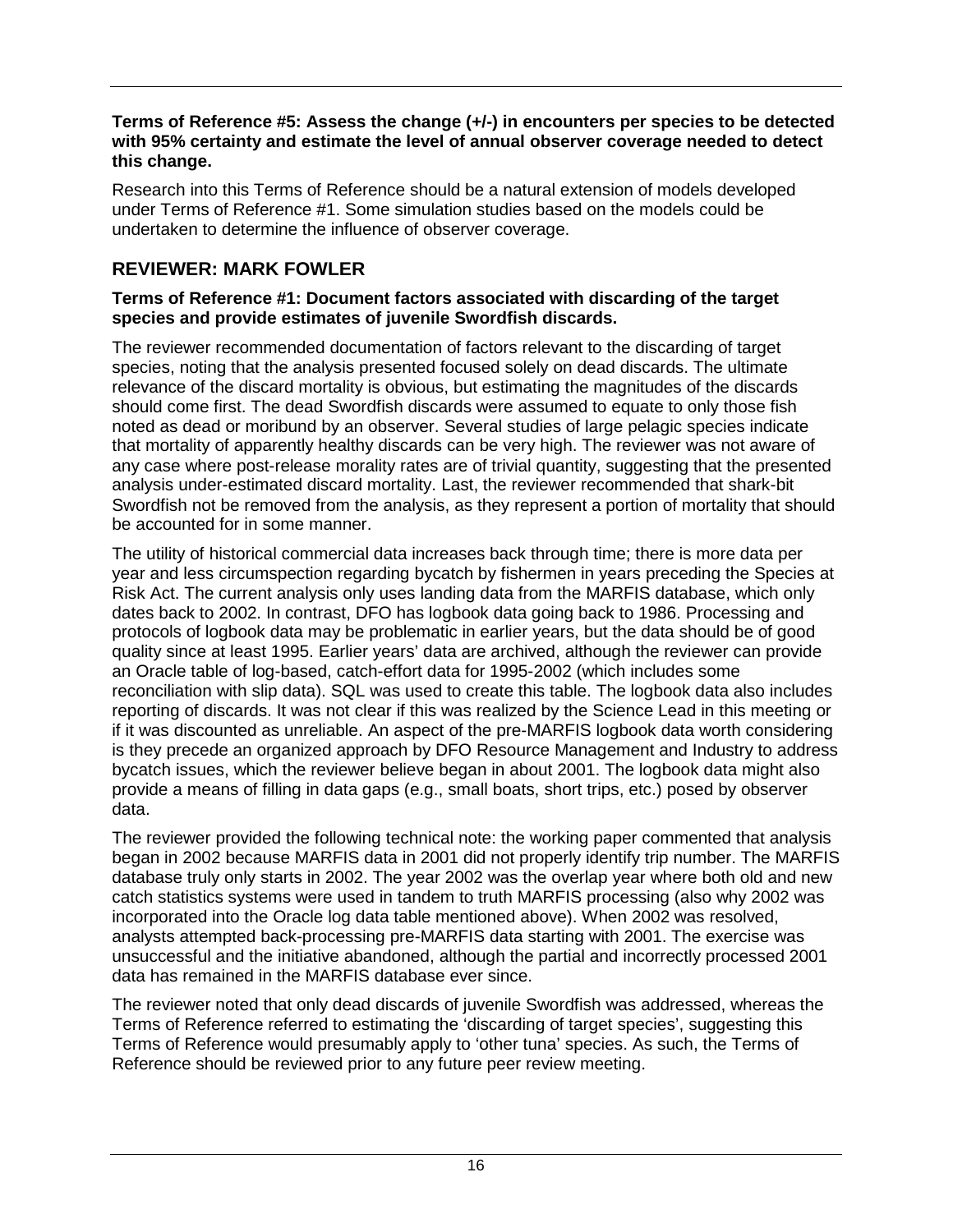Terms of Reference #2: Determine if observer sampling is representative of the fleet and appropriate for the seven species identified in the 'Work Plan to Address Incidental Catch in the Atlantic Canadian Swordfish/Other Tuna Longline Fishery' (i.e., undersized Swordfish, Bluefin Tuna, Porbeagle, Shortfin Mako, Blue Shark, Leatherback Turtle, and Loggerhead Turtle).

The reviewer noted that limiting the commercial data used in the analysis from 2002 to present could be confounding. Magnitudes of effort go up back through time, so pre-2002 data might be more informative than recent years for this type of analysis. As well, a comparison of distributions between 2002 to present (MARFIS data) with 1977 to present (observer data) would not be expected to correspond well.

The Working Paper did not provide values to work with. What is required is coverage rates presented in a form that could be used in defining an observer sampling scheme. Other minor inconsistencies in the Working Paper made it difficult to evaluate the methods being used (e.g., start year of analysis of 2002 presented in the first paragraph of the methods section than becoming 2004 in the second paragraph). The reviewer questioned if this inconsistency was real or simply a typographical error; if real, the reviewer recommended explaining it further.

The 'Longline Filter #4 (Number fish per Species > 1)' used in the analysis may be problematic. The reviewer noted that the data is already filtered for single species occurrences, so general paucity is dealt with, while this filter seemed to negate fishing sets with bycatch of uncommon species (particularly with marine turtles in mind). In addition, the basis for the 300-hook filter appeared arbitrary and should be justified (e.g., 250-hook filter, 200-hook filter, etc.). A likely top end for the number of hooks used handlining/trolling, as opposed to a typical longline set, should be specified. Last, ensure that the manner in which the analysis is presented is consistent with the 'Rule of Five' pursuant to Privacy Act considerations.

Variability between observers should be investigated, with a particular emphasis on identifying anomalous reporting (e.g., watch out for observers that occur very briefly) that inflates variance in analyses.

### **Terms of Reference #3: Identify potential strata for the purpose of improving precision of discard estimates. In addition, investigate alternative methods for discard estimation.**

Stratification variables that can be considered in the context of at-sea observer deployment protocols are needed. The latitude-longitude demarcation that was presented cannot be used for this purpose. The reviewer recommended further exploration into available fishery-related stratifications, such as statistical unit areas, that could be used for this purpose.

**Terms of Reference #4: Summarize available information on the habitat use of marine turtles in Canadian waters; areas of potential and/or documented turtle-fishery interaction; how ecophysiology can influence species' distribution and occurrence; and how the distribution of observer coverage can enhance the collection of valuable data pertaining to turtle biology and incidental capture.** 

Ensure all data available within the Species at Risk Act (SARA) logbooks are incorporated into the analysis.

#### **Terms of Reference #5: Assess the change (+/-) in encounters per species to be detected with 95% certainty and estimate the level of annual observer coverage needed to detect this change.**

The analyses presented at this meeting provided a foundation for this objective, with the caveat that the analyses should probably be redone using landings time series that extend back as far as practicable. In addition, estimates of the relationship between intended and realized coverage is required; that is, if X% coverage is the desired target, a Y% coverage would have to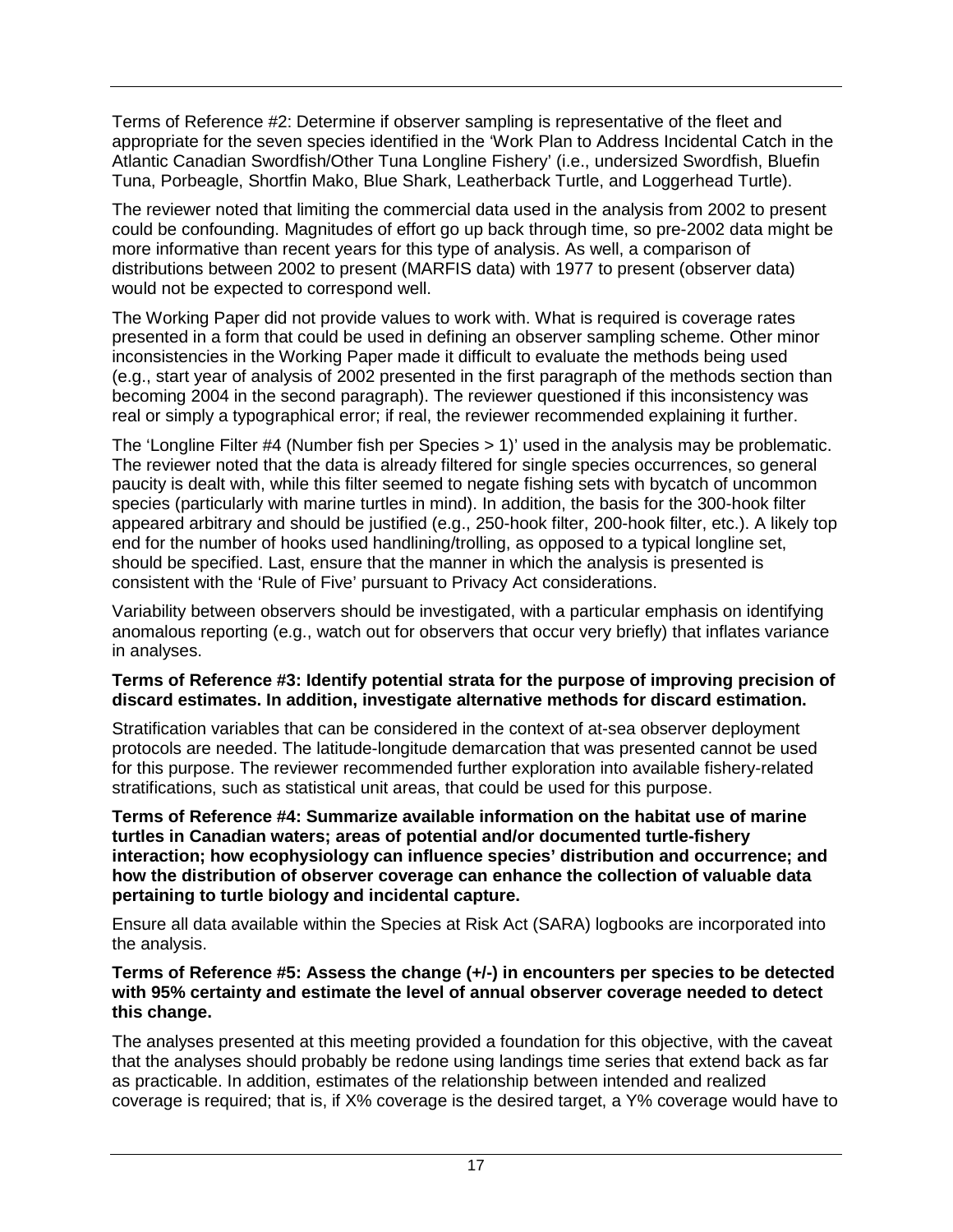be assumed in the sampling design, in order to ensure the actual coverage level is achieved (with the known limitations of the existing at-sea observer program to achieve target coverage in mind).

## **CONCLUSIONS**

<span id="page-22-0"></span>Peer reviewers felt that the Working Paper was not of sufficient detail to fully understand the methods used in analysis. In addition, the analysis was not as extensive as it could have been, though it was also recognized that the objectives were too broad and therefore a challenge to address given the available resources.. As a result, the reviewers did not feel that a Science Advisory Report or Research Document could be completed for publication at this time. The reviewers and meeting participants provided comments on the science findings, and reviewers provided recommendations for additional analysis that could be pursued as next steps to advancing this research. All participants agreed that without sufficient observer coverage levels, both spatially and throughout the fishing season (i.e., high enough to observe/define spatiotemporal components of the fishery), it is difficult to reasonablly account for spatial and temporal components/variation in the fishery with respect to indcidental catch. Further, it was agreed that continuation of this research in a timely manner was viewed as a priority for the Department to pursue. The meeting Chair noted that this message would be communicated to senior science managers for consideration within the 2016-2017 science work plan (there was no resolution by the end of the meeting about if, how, or when this research may be completed). Sincere efforts were made in the science peer review process to acknowledge and address all comments and concerns raised by meeting participants provided they were appropriate and within the confines of acceptable peer review practice. This Proceedings document constitutes a record of meeting discussions, recommendations, and conclusions.

# **REFERENCES CITED**

- <span id="page-22-1"></span>Benoît, H.P., and J. Allard. 2009. Can the Data From At-sea Observer Surveys be Used to Make General Inferences About Catch Composition and Discards? Can. J. Fish. Aquat. Sci., 66: 2025-2039.
- Boutillier, J., J.L. Finney, and J.C. Rice. 2011. Concept Paper for an Encounter Response Protocol for Fisheries Management. DFO Can. Sci. Advis. Sec. Res. Doc. 2011/010. vi + 19p.
- DFO. 2011a. Considerations for the Estimation of Incidental Catch in the Eastern Canadian Swordfish/Other Tunas Longline Fishery. DFO Can. Sci. Advis. Sec. Sci. Advis. Rep. 2011/057.
- DFO. 2011b. Science-based Encounter Protocol Framework for Corals and Sponges. DFO Can. Sci. Advis. Sec. Sci. Advis. Rep. 2011/048.
- Faunce, C.H. and S.J. Barbeaux. 2011. The Frequency and Quantity of Alaskan Groundfish Catcher-vessel Landings Made with and Without an Observer. ICES J. Mar. Sci. 68: 1757- 1763.
- Gilman, E., D. Kobayashi, T. Swenarton, N. Brothers, P. Dalzell, and I. Kinan-Kelly. 2007. Reducing Sea Turtle Interactions in the Hawaii-based Longline Swordfish Fishery. Biol. Conserv. 39: 19-28.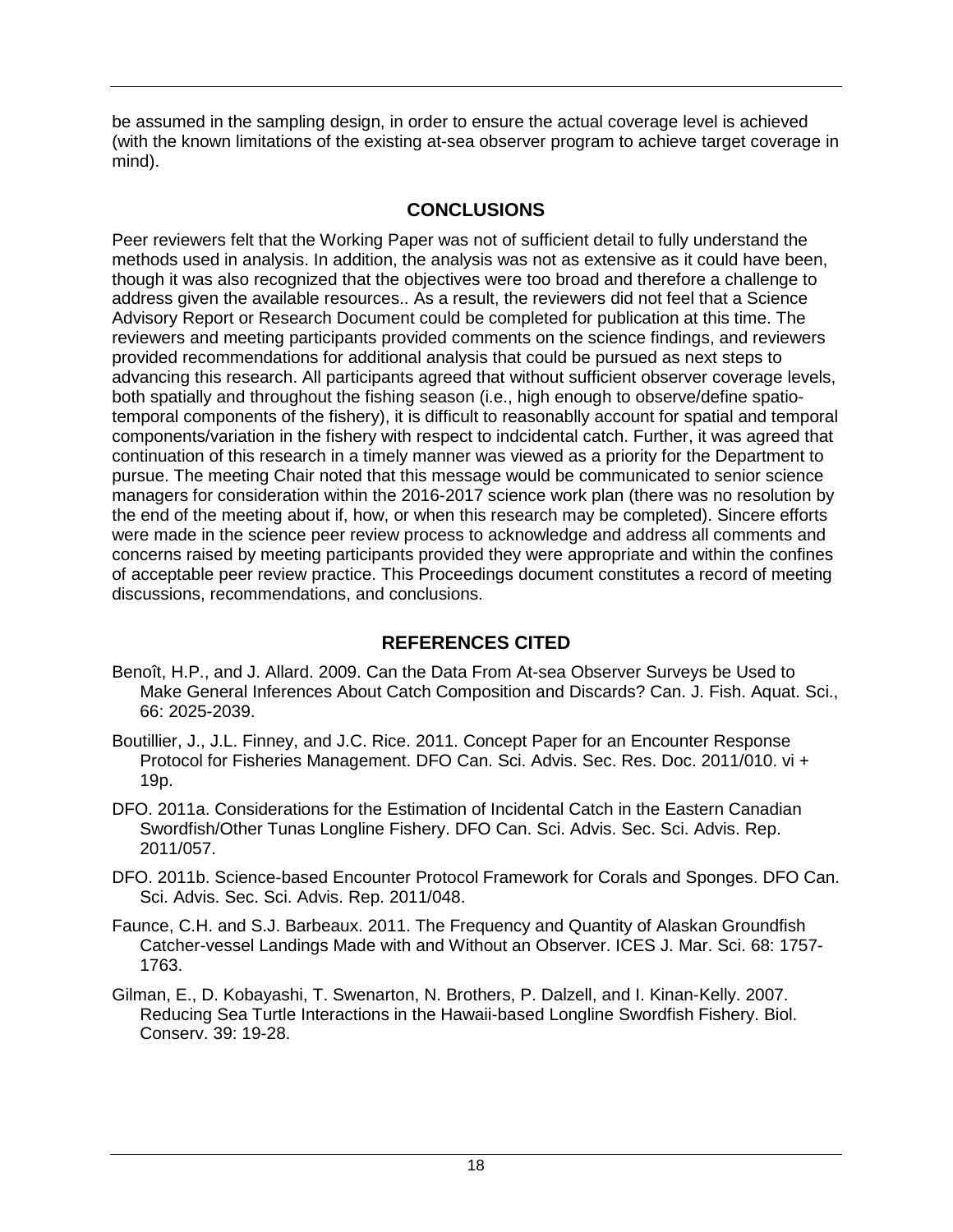# **APPENDICES**

# <span id="page-23-1"></span><span id="page-23-0"></span>**APPENDIX 1: LIST OF MEETING PARTICIPANTS**

| Name/Nom                | <b>Affiliation</b>                                  |
|-------------------------|-----------------------------------------------------|
| Atkinson, Troy          | NS Swordfishermen's Association                     |
| Bennett, Lottie         | DFO Maritimes / Centre for Science Advice           |
| Benoit, Hughes          | DFO Gulf / Science                                  |
| Brilliant, Sean         | <b>Canadian Wildlife Federation</b>                 |
| Chandler, Alan          | NS Dept. Fisheries and Aquaculture / Marine         |
| Clark, Kirsten          | DFO Maritimes / Population Ecology Division (SABS)  |
| Coffen-Smout, Scott     | DFO Maritimes / Oceans & Coastal Management         |
| Cosandey-Godin, Aurelie | World Wildlife Fund Canada, Atlantic                |
| Curran, Kristian        | DFO Maritimes / Centre for Science Advice           |
| Dalton, Alex            | DFO Maritimes / Population Ecology Division (SABS)  |
| Duprey, Nicholas        | DFO Pactific / Marine Ecosystems and Aquaculture    |
| Dureuil, Manuel         | Dalhousie University / Biology                      |
| Fowler, Mark            | DFO Maritimes / Population Ecology Division (BIO)   |
| Grant, Heather          | <b>Ecology Action Centre</b>                        |
| Gromack, Aimee          | DFO Maritimes / Species at Risk Management Division |
| Hanke, Alex             | DFO Maritimes / Population Ecology Division (SABS)  |
| Hanrahan, Joe           | NS Dept. Fisheries and Aquaculture                  |
| James, Mike             | DFO Maritimes / Population Ecology Division (BIO)   |
| Joyce, Warren           | DFO Maritimes / Population Ecology Division (BIO)   |
| Keith, David            | DFO Maritimes / Population Ecology Division (BIO)   |
| Kulka, Dave             | <b>DFO Science Emeritus</b>                         |
| Mallet, Pierre          | DFO Gulf / Resource Management                      |
| McIntosh, Amanda        | <b>Woodstock First Nation</b>                       |
| McNeely, Joshua         | Maritime Aboriginal Peoples Council - IKANAWTIKET   |
| Melvin, Gary            | DFO Maritimes / Population Ecology Division (SABS)  |
| Merriman, Cathy         | DFO Maritimes / Species at Risk Management          |
| O'Hara, Claude          | <b>Glooscap First Nation</b>                        |
| Schleit, Katie          | <b>Ecology Action Centre</b>                        |
| Smith, Colleen          | DFO Maritimes / Policy and Economics                |
| Spence, Koren           | DFO Maritimes / Species at Risk Management          |
| Stone, Heath            | DFO Maritimes / Population Ecology Division (SABS)  |
| Sweet, Marilyn          | DFO Maritimes / Resource Management                 |
| Wimmer, Tonya           | World Wildlife Fund Canada, Atlantic                |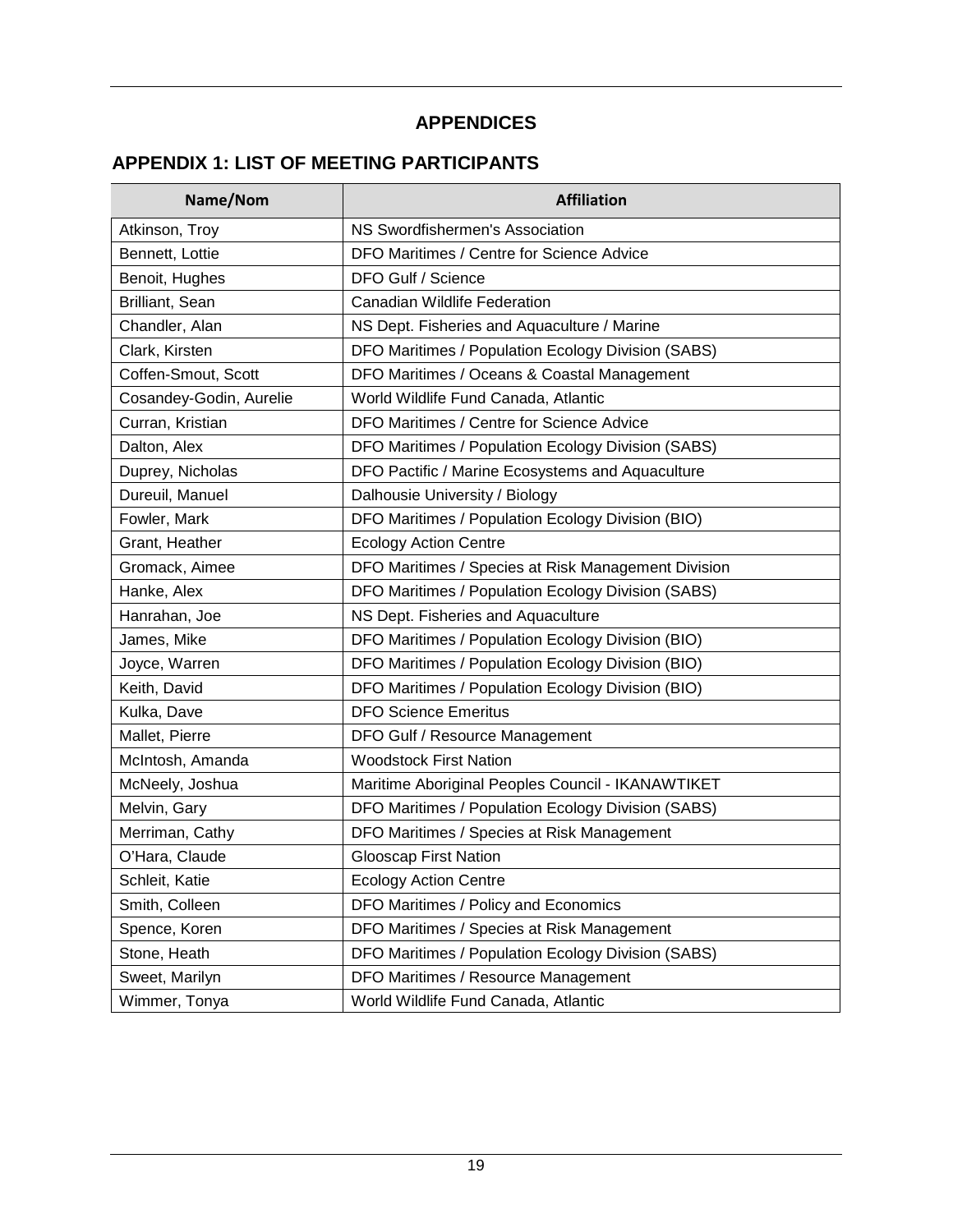## <span id="page-24-0"></span>**APPENDIX 2: MEETING TERMS OF REFERENCE**

**Assessment of Incidental Catch in the Atlantic Canadian Swordfish/Other Tuna Longline Fishery**

#### **Regional Peer Review - Maritimes Region**

#### **February 24-25, 2016 Dartmouth, Nova Scotia**

Chairperson: Kristian Curran

### **Context**

Incidental bycatch and discarding of non-targeted species occur in many fisheries. Discarding of targeted species also occurs for regulatory reasons or licence restrictions as, for example, undersized fish. An objective of sustainable fisheries management is to manage discard mortality for targeted species and to control the incidental mortality for non-targeted species. In the context of the longline fishery for Swordfish and other tunas (Bigeye Tuna, Yellowfin Tuna and Albacore) this requires a comprehensive plan for monitoring fishing activity, measuring the discard mortality, and establishing suitable references to indicate when that mortality is unacceptable.

Fisheries and Oceans Canada (DFO) Resource Management, Maritimes Region, in conjunction with the DFO Science Branch, Maritimes Region, initiated the 'Work Plan to Address Incidental Catch in the Atlantic Canadian Swordfish/Other Tuna Longline Fishery'. The comprehensive work plan consists of a number of projects with three main objectives: 1) examining appropriate levels of observer coverage; 2) managing discards for all targeted species; and 3) controlling incidental mortality for non-targeted species. This science assessment meeting is a follow-up to a meeting previously held on this topic in July 2011 entitled 'Incidental Catch in Canadian Large Pelagic Fisheries' (DFO 2011).

The Work Plan focuses on seven species that are caught as incidental catches in the Swordfish/other tuna longline fishery: Bluefin Tuna, Porbeagle, Shortfin Mako, Blue Shark, Leatherback and Loggerhead turtles, and undersized Swordfish.

### **Objectives**

- Document factors associated with discarding of the target species and provide estimates of juvenile Swordfish discards.
- Determine if observer sampling is representative of the fleet and appropriate for the seven species identified in the 'Work Plan to Address Incidental Catch in the Atlantic Canadian Swordfish/Other Tuna Longline Fishery' (i.e., undersized Swordfish, Bluefin Tuna, Porbeagle, Shortfin Mako, Blue Shark, Leatherback Turtle, and Loggerhead Turtle).
- Identify potential strata for the purpose of improving precision of discard estimates. In addition, investigate alternative methods for discard estimation.
- Describe preferred habitat of marine turtles, proportion of fishing occurring within and outside such habitat, proportion of Swordfish longline fishing occurring within and outside such habitat, and proportion of observer coverage within and outside such habitat.
- Assess the change (+/-) in encounters per species to be detected with 95% certainty and estimate the level of annual observer coverage needed to detect this change.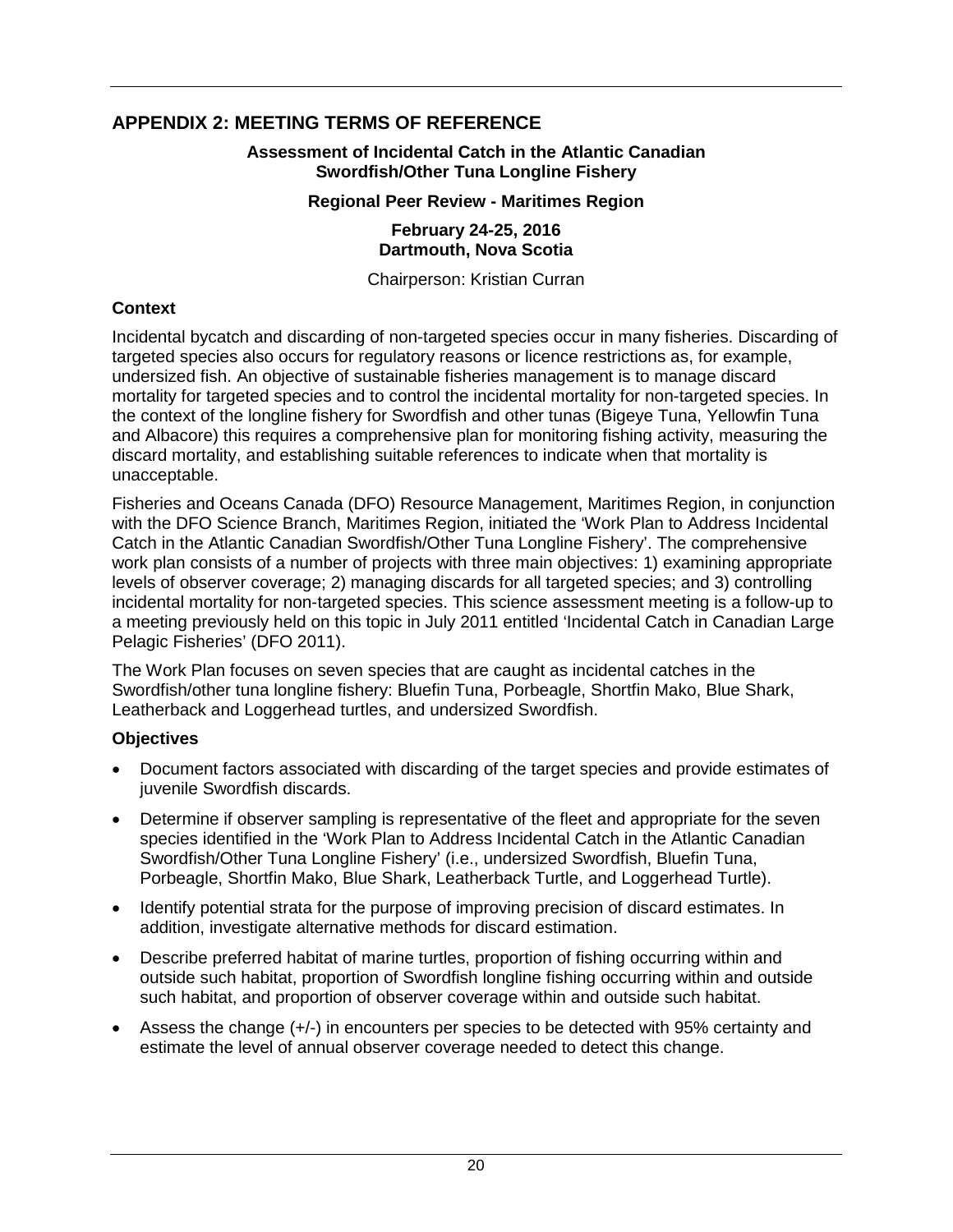## **Expected Publications**

- Science Advisory Report
- Proceedings
- Research Document

## **Participation**

- DFO Science
- DFO Fisheries and Aquaculture Management
- DFO Species at Risk Management
- DFO Policy and Economics
- Aboriginal communities / organizations
- Provincial (NS and NB) governments
- Industry / non-government organizations

## **Reference**

DFO. 2011. Considerations for the Estimation of Incidental Catch in the Eastern [CanadianSwordfish/Other Tunas Longline Fishery.](http://www.dfo-mpo.gc.ca/csas-sccs/Publications/SAR-AS/2011/2011_057-eng.html) DFO Can. Sci. Advis. Sec. Sci. Advis. Rep. 2011/057.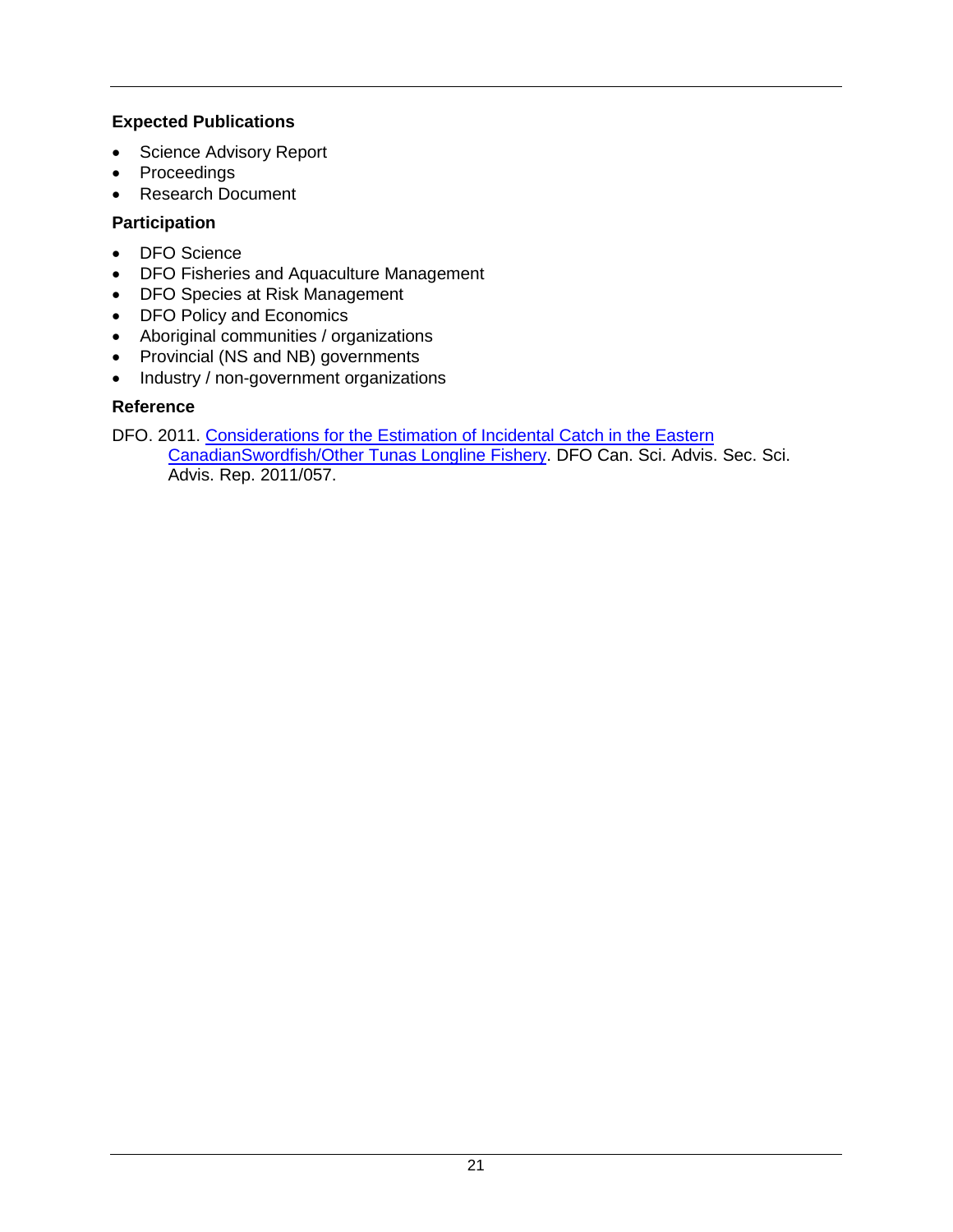## <span id="page-26-0"></span>**APPENDIX 3: MEETING AGENDA**

#### **Assessment of Incidental Catch in the Atlantic Canadian Swordfish/Other Tuna Longline Fishery**

Lewis H. King Boardroom Bedford Institute of Oceanography Dartmouth, NS

## 24-25 February 2016

Chairperson: Kristian Curran

### **DRAFT AGENDA**

### **DAY 1 (Wednesday, February 24, 2016)**

| <b>Time</b>     | <b>Topic</b>                                                                                                                                        | Leads              |
|-----------------|-----------------------------------------------------------------------------------------------------------------------------------------------------|--------------------|
| $09:00 - 09:15$ | Welcome and Introduction                                                                                                                            | K. Curran          |
| $09:15 - 10:30$ | Assessment of Incidental Catch                                                                                                                      | A. Hanke/A. Dalton |
| $10:30 - 10:45$ | <b>Break</b> (Coffee/tea provided)                                                                                                                  |                    |
| $10:45 - 11:30$ | Assessment of Incidental Catch Cont'd                                                                                                               | A. Hanke/A. Dalton |
| $11:30 - 12:00$ | Prediction of Blue shark, Shortfin Mako and<br>Porbeagle Bycatch Hotspots Using a Bayesian<br>Spatio-temporal Model                                 | A. Cosandey-Godin  |
| $12:00 - 13:00$ | <b>Lunch</b> (Hospitality not provided)                                                                                                             |                    |
| $13:00 - 14:00$ | Prediction of Blue shark, Shortfin Mako and Porbeagle<br>Bycatch Hotspots Using a Bayesian Spatio-temporal<br>Model <sup>Cont'd</sup>               | A. Cosandey-Godin  |
| $14:00 - 15:00$ | Sea Turtle Bycatch Estimation in the Canadian<br>Pelagic Longline Fishery-Incidental Capture: Insights<br>from Sea Turtle Biology                   | M. James           |
| $15:00 - 15:15$ | <b>Break</b> (Hospitality not provided)                                                                                                             |                    |
| $15:15 - 17:00$ | Sea Turtle Bycatch Estimation in the Canadian<br>Pelagic Longline Fishery-Incidental Capture: Insights<br>from Sea Turtle Biology <sup>Cont'd</sup> | M. James           |

### **DAY 2 (Thursday, February 25, 2016)**

| <b>Time</b>     | <b>Topic</b>                               | Leads     |
|-----------------|--------------------------------------------|-----------|
| $09:00 - 09:30$ | <b>Review of Previous Day</b>              | K. Curran |
| $09:30 - 10:30$ | Homework from Previous Day                 | A. Hanke  |
| $10:30 - 10:45$ | <b>Break</b> (Coffee/tea provided)         |           |
| $10:45 - 12:30$ | Drafting of Science Advisory Report        | A. Hanke  |
| $12:30 - 13:30$ | <b>Lunch</b> (Hospitality not provided)    |           |
| $13:30 - 15:00$ | Drafting of Science Advisory Report Cont'd | A. Hanke  |